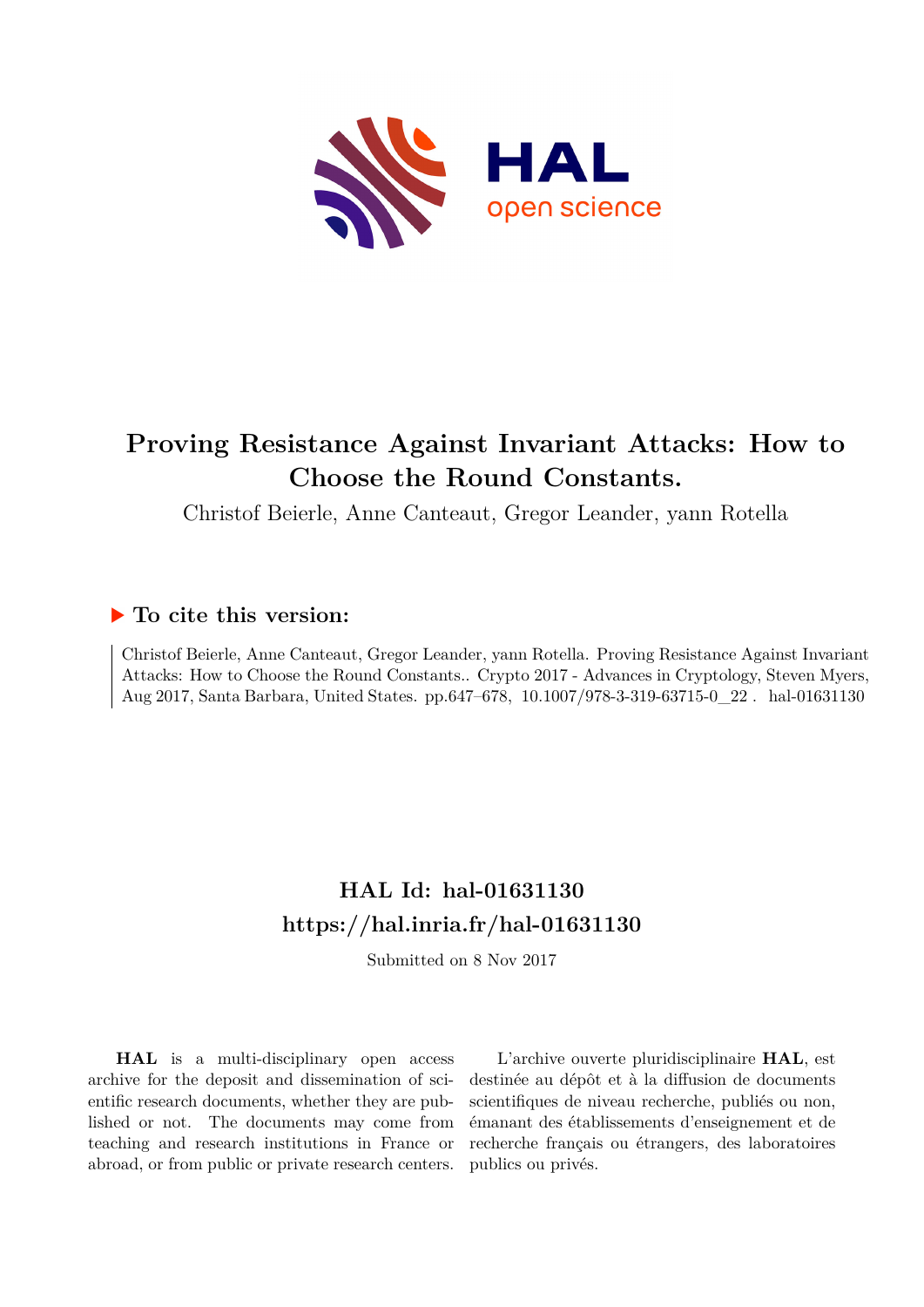# Proving Resistance against Invariant Attacks: How to Choose the Round Constants

Christof Beierle<sup>1</sup>, Anne Canteaut<sup>2</sup>, Gregor Leander<sup>1</sup>, and Yann Rotella<sup>2</sup>

 $1$  Horst Görtz Institute for IT Security, Ruhr-Universität Bochum, Germany {[christof.beierle,](mailto:christof.beierle@rub.de) [gregor.leander](mailto:gregor.leander@rub.de)}@rub.de 2 Inria, Paris, France {[anne.canteaut,](mailto:anne.canteaut@inria.fr) [yann.rotella](mailto:yann.rotella@inria.fr)}@inria.fr

Abstract. Many lightweight block ciphers apply a very simple key schedule in which the round keys only differ by addition of a roundspecific constant. Generally, there is not much theory on how to choose appropriate constants. In fact, several of those schemes were recently broken using invariant attacks, i.e., invariant subspace or nonlinear invariant attacks. This work analyzes the resistance of such ciphers against invariant attacks and reveals the precise mathematical properties that render those attacks applicable. As a first practical consequence, we prove that some ciphers including Prince, Skinny-64 and Mantis $<sub>7</sub>$  are not vulnerable</sub> to invariant attacks. Also, we show that the invariant factors of the linear layer have a major impact on the resistance against those attacks. Most notably, if the number of invariant factors of the linear layer is small (e.g., if its minimal polynomial has a high degree), we can easily find round constants which guarantee the resistance to all types of invariant attacks, independently of the choice of the S-box layer. We also explain how to construct optimal round constants for a given, but arbitrary, linear layer.

Keywords: Block cipher · Nonlinear invariant · Invariant subspace attack · Linear layer · Round constants · Mantis · Midori · Prince · Skinny · LED

# 1 Introduction

One of the main topics in symmetric cryptography in recent years is lightweight cryptography. Even though it is not really clearly defined what lightweight cryptography exactly is, the main idea can be embraced as designing cryptographic primitives that put an extreme focus on performance. This in turn resulted in many new, especially block cipher, designs which achieve better performance by essentially removing any operations that are not strictly necessary (or believed to be necessary) for the security of the scheme. One particular interesting case of reducing the complexity is the design of the key schedule and the choice of round constants. Both of these are arguably the parts that we understand least and only very basic design criteria are available on how to choose a good key schedule

c IACR 2017. This article is a minor revision of the final version submitted by the authors to the IACR and to Springer-Verlag on May 31, 2017. The version published by Springer-Verlag is available at DOI: [10.1007/978-3-319-63715-0](https://dx.doi.org/10.1007/978-3-319-63715-0_22) 22.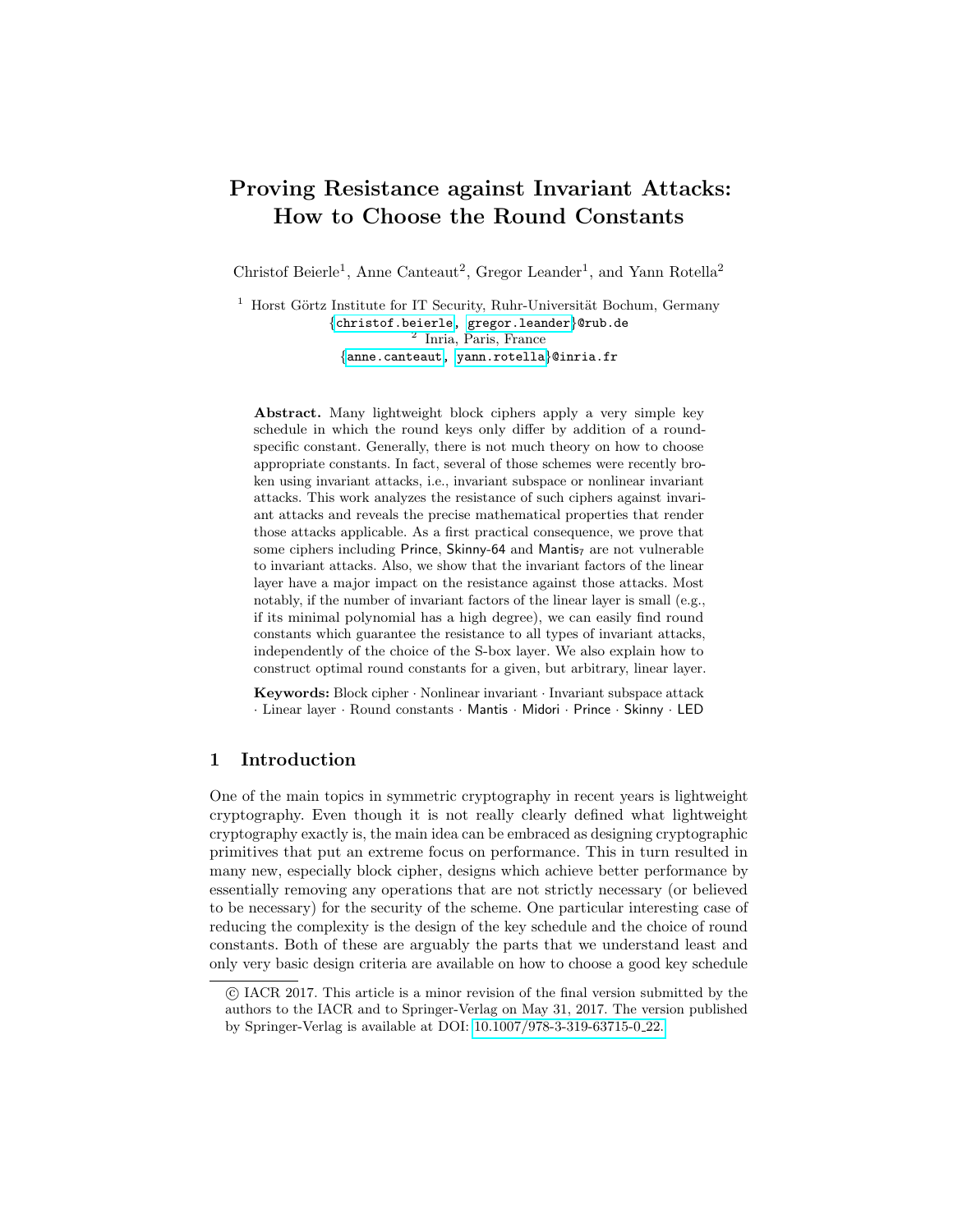or how to choose good round constants. Consequently, many of the lightweight block ciphers remove the key schedule completely. Instead, identical keys are used in the rounds and (often very simple and sparse) round constants are added on top (e.g., see LED [12], Skinny [3], Prince [4], Mantis [3], Midori [2], to mention a few).

However, several of those schemes were recently broken using a structural attack called invariant subspace attack [16,17], as well as the recently published generalization called nonlinear invariant attack [21]. Indeed, those attacks have been successfully applied to quite a number of recent designs including PRINTcipher [16], Midori-64 [11,21], iSCREAM [17] and SCREAM [21], NORX v2.0 [6], Simpira v1 [19] and Haraka v.0 [14]. Both attacks, that we jointly call *invariant* attacks in this work, notably exploit the fact that these lightweight primitives have a very simple key schedule where the same round key (up to the addition of a round constant) is applied in several rounds.

It is therefore of major importance to determine whether a given primitive is vulnerable to invariant attacks. More generally, it would be interesting to exhibit some design criteria for the building blocks in a cipher which guarantee the resistance against these attacks. As mentioned above, this would shed light on the fundamental open question on how to select proper round constants.

Our Contribution. In this work, we analyze the resistance of several lightweight substitution-permutation ciphers against invariant attacks. Our framework both covers the invariant subspace attack, as well as the recently published nonlinear invariant attack. By exactly formalizing the requirements of those attacks, we are able to reveal the precise mathematical properties that render those attacks applicable. Indeed, as we will detail below, the rational canonical form of the linear layer will play a major role in our analysis. Our results show that the linear layer and the round constants have a major impact on the resistance against invariant attacks, while this type of attacks was previously believed to be mainly related to the behaviour of the S-box, see e.g., [11]. In particular, if the number of invariant factors of the linear layer is small (for instance, if its minimal polynomial has a high degree), we can easily find round constants which guarantee the resistance to all types of invariant attacks, independently of the choice of the S-box layer. In order to ease the application of our results in practice, we implemented all our findings in Sage [20] and added the source code in Appendix D.

In our framework, the resistance against invariant attacks is defined in the following sense: For each instantiation of the cipher with a fixed key, there is no function that is invariant for both the substitution layer and for the linear part of each round. This implies that any adversary who still wants to apply an invariant attack necessarily has to search for invariants over the whole round function, which appears to have a cost exponential in the block size in general. Indeed, all published invariant attacks we are aware of exploit weaknesses in the underlying building blocks of the round. Therefore, our notion of resistance guarantees complete security against the major class of invariant attacks, including all variants published so far.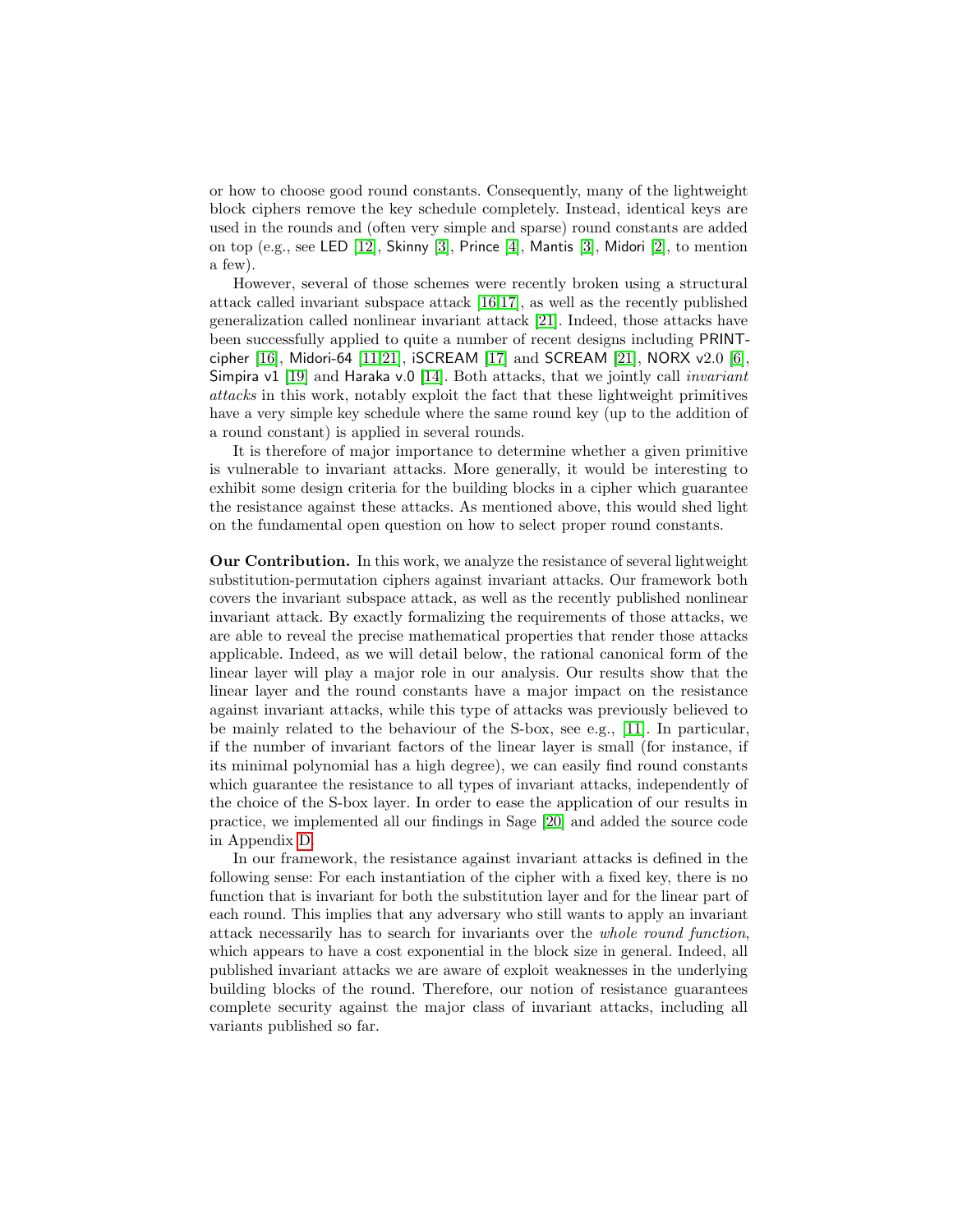This paper is split in two parts, a first part (Section 3) which can be seen as the attacker's view on the problem and a second part (Section 4) which reflects more on the designer's decision on how to avoid those attacks. More precisely, the first part of the paper details an algorithmic approach which enables an adversary to spot a possible weakness with respect to invariant attacks within a given cipher. For the lightweight block ciphers Skinny-64, Prince and Mantis<sub>7</sub>, the 7-round version of Mantis, this algorithm is used to prove the resistance against invariant attacks.

These results come from the following observation, detailed in this first part: Let L denote the linear layer of the cipher in question and let  $c_1, \ldots, c_t \in \mathbb{F}_2^n$  be the (XOR) differences between two round constants involved in rounds where the same round key is applied. Furthermore let  $W_L(c_1, \ldots, c_t)$  denote the smallest L-invariant subspace of  $\mathbb{F}_2^n$  that contains all  $c_1, \ldots, c_t$ . Then, one can guarantee resistance if  $W_L(c_1, \ldots, c_t)$  covers the whole input space  $\mathbb{F}_2^n$ . As a direct result, we will see that in Skinny-64, there are enough differences between round constants to guarantee the full dimension of the corresponding L-invariant subspace. This directly implies the resistance of Skinny-64, and this result holds for any reasonable choice of the S-box layer.<sup>1</sup> In contrast, for Prince and Mantis<sub>7</sub>, there are not enough suitable  $c_i$  to generate a subspace  $W_L(c_1, \ldots, c_t)$  with full dimension. However, for both primitives, we are able to keep the security argument by also considering the S-box layer, using the fact that the dimension of  $W_L(c_1, \ldots, c_t)$  is not too low in both cases.

In the second part of the paper, we provide an in-depth analysis of the impact of the round constants and of the linear layer on the resistance against invariant attacks. The first question we ask is the following:

Given the linear layer L of a cipher, what is the minimum number of round constants needed to guarantee resistance against the invariant attack, independently from the choice of the S-box?

Figure 1 shows the maximal dimension that can be reached by  $W_L(c_1, \ldots, c_t)$ when t values of  $c_i$  are considered. It shows in particular that the whole input space can be covered with only  $t = 4$  values in the case of Skinny-64, while 8 and 16 values are needed for Prince and Mantis respectively. This explains why, even though Prince and Mantis apply very dense round constants, the dimension does not increase rapidly for higher values of t. The observations in Fig. 1 are deduced from the invariant factors (or the rational canonical form) of the linear layer, as shown in the following theorem.

**Theorem 1.** Let  $Q_1, \ldots, Q_r$  be the invariant factors of the linear layer L and let  $t \leq r$ . Then

$$
\max_{c_1,\dots,c_t \in \mathbb{F}_2^n} \dim W_L(c_1,\dots,c_t) = \sum_{i=1}^t \deg Q_i.
$$

 $1$  We have to provide that the S-box has no component of degree 1. If the S-box has such a linear component, the cipher could be easily broken using linear cryptanalysis.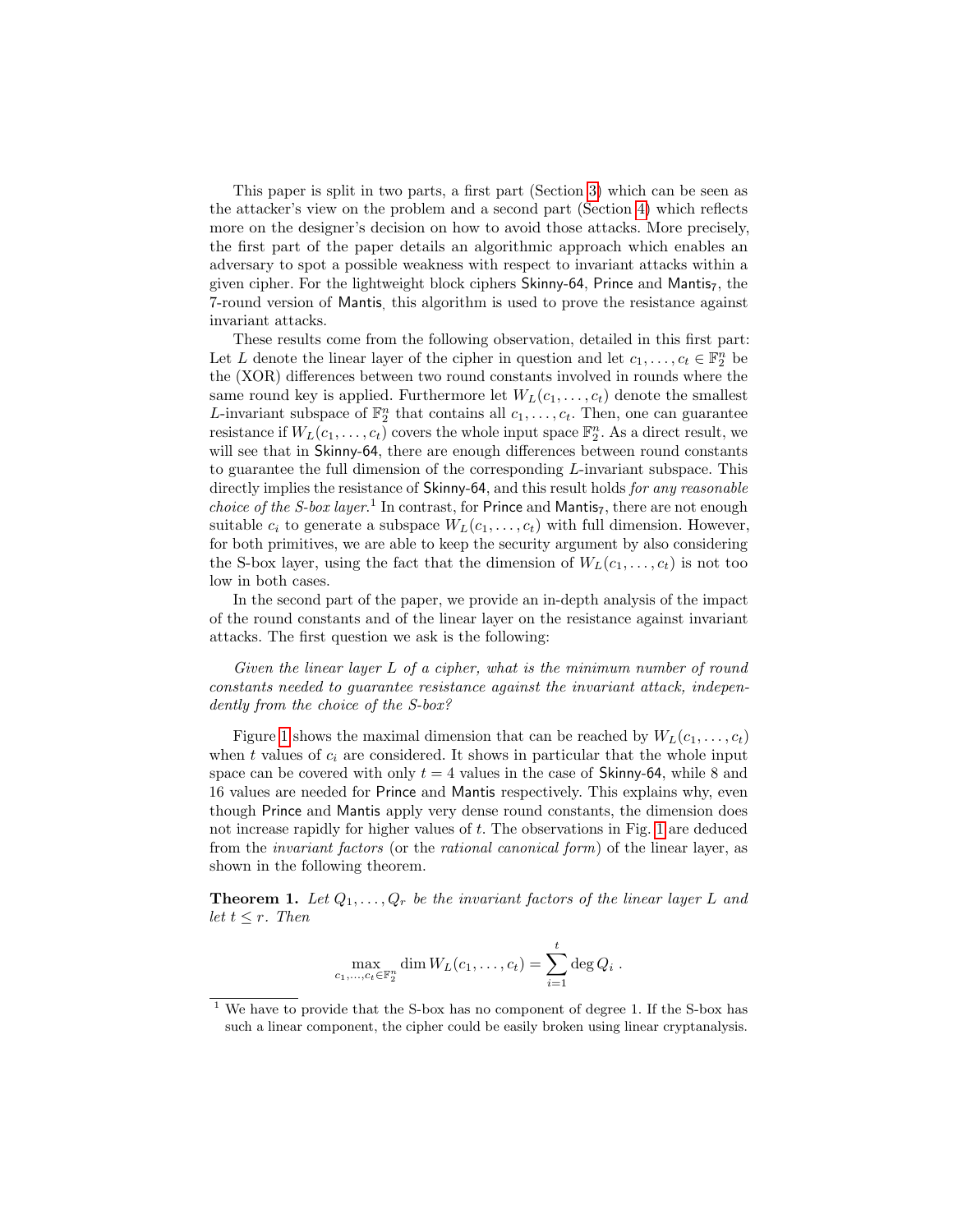



Fig. 1: For Skinny-64, Prince and Mantis, this figure shows the highest possible dimension of  $W_L(c_1, \ldots, c_t)$  for t values  $c_1, \ldots, c_t$  (see Theorem 1).

Fig. 2: For several lightweight ciphers, this figure shows the probability that  $W_L(c_1, \ldots, c_t) = \mathbb{F}_2^n$  for uniformly random constants  $c_i$  (see Theorem 2).

For the special case of a single constant c, the maximal dimension of  $W_L(c)$ is equal to the degree of the greatest invariant factor of  $L$ , i.e., the minimal polynomial of L. We will also explain how the particular round constants must be chosen in order to guarantee the best possible resistance.

As designers often choose random round constants to instantiate the primitive, we were also interested in the following question:

How many randomly chosen round constants are needed to guarantee the best possible resistance with a high probability?

We derive an exact formula for the probability that the linear subspace  $W_L(c_1, \ldots, c_t)$  has full dimension for t uniformly random constants  $c_i$ . Fig. 2 gives an overview of this probability for several lightweight designs.

Organization of the Paper. The principle of invariant attacks is first briefly recalled in Section 2. In Section 3, a new necessary condition is established on the functions which are both invariant for the S-box layer and for the linear parts (including the round key addition) of all rounds. This leads to a new security argument against invariant attacks. An algorithm to check whether the round constants avoid the existence of such invariants is then presented and applied to several lightweight ciphers, including Mantis<sub>7</sub>, Skinny-64 and Prince. Section 4 analyzes in more detail how the choice of the linear layer and of the round constants affects the resistance against invariant attacks. Some existing lightweight designs serve as examples to illustrate the arguments.

# 2 Preliminaries

By  $\mathcal{B}_n$ , we denote the set of all Boolean functions of n variables. The constant functions in  $\mathbb{F}_2^n$  will be denoted by **0** and **1**, respectively. The *derivative of*  $f \in \mathcal{B}_n$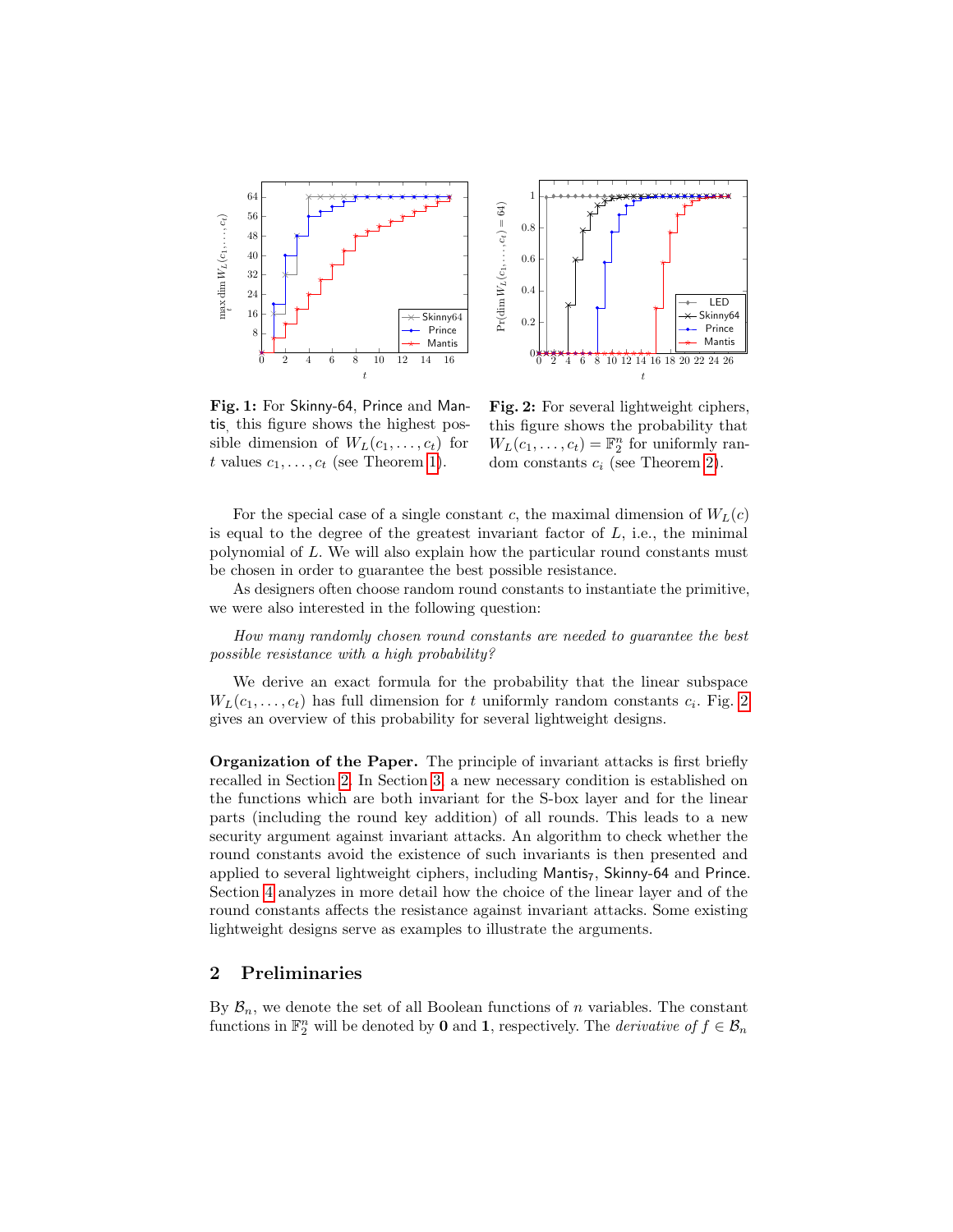in direction  $\alpha \in \mathbb{F}_2^n$  is the Boolean function defined as  $\Delta_{\alpha} f := x \mapsto f(x+\alpha) + f(x)$ . The following terminology will be extensively used in the paper. It refers to the constant derivatives which play a major role in our work.

**Definition 1.** [15] An element  $\alpha \in \mathbb{F}_2^n$  is said to be a linear structure of  $f \in \mathcal{B}_n$ if the corresponding derivative  $\Delta_{\alpha} f$  is constant. The set of all linear structures of a function f is a linear subspace of  $\mathbb{F}_2^n$  and is called the linear space of f:

$$
\mathsf{LS}(f) := \{ \alpha \in \mathbb{F}_2^n \mid \Delta_\alpha f = \varepsilon, \ \varepsilon \in \{0, 1\} \}.
$$

The nonlinear invariant attack was described in [21] as a distinguishing attack on block ciphers. For a block cipher  $E$  operating on an n-bit block,

$$
E: \mathbb{F}_2^n \times \mathbb{F}_2^\kappa \to \mathbb{F}_2^n, \quad (x, k) \mapsto E_k(x) ,
$$

the idea is to find a subset  $S \subset \mathbb{F}_2^n$  such that the partition of the input set into  $\mathcal{S} \cup (\mathbb{F}_2^n \setminus \mathcal{S})$  is preserved by the cipher for as many keys k as possible, i.e.,

$$
E_k(S) = S
$$
 or  $E_k(S) = \mathbb{F}_2^n \setminus S$ .

The special case when  $S$  is a linear space corresponds to the so-called *invariant* subspace attacks [16].

An equivalent formulation is obtained by considering the n-variable Boolean function g defined by  $g(x) = 1$  if and only if  $x \in S$ . Then, finding an invariant consists in finding a function  $g \in \mathcal{B}_n$  such that  $g + g \circ E_k$  is constant. We call such a function g an *invariant* for  $E_k$ , and we obviously focus on non-trivial invariants, i.e., on  $g \notin \{0, 1\}$ . In the following, for any permutation  $F : \mathbb{F}_2^n \to \mathbb{F}_2^n$ , we denote the set of all invariants for  $F$  by

$$
\mathcal{U}(F) := \{ g \in \mathcal{B}_n \mid g + g \circ F \text{ is constant} \} .
$$

As observed in [21], this set is a linear subspace of  $\mathcal{B}_n$ . An important remark, which will be used later, is that if F has a cycle of odd length, then all  $g \in \mathcal{U}(F)$ satisfy  $q + q \circ F = 0$ .

# 3 Proving the Absence of Invariants in Lightweight SPNs

In the whole paper, we concentrate on block ciphers which follow the specific design of substitution-permutation networks (SPNs) as depicted in Figure 3.

Usually, the technique applied for finding invariants for the cipher consists in exploiting its iterative structure and in searching for functions which are invariant for all constituent building blocks. Indeed computing invariants for the round function is in general infeasible for a proper block size, typically  $n = 64$  or  $n = 128$ . Despite the fact that all published invariant attacks we are aware of exploit invariants for all the constituent building blocks, the algorithm described in [17] searches for invariant subspaces over the whole round function. However, it can only be applied in the special case for finding an invariant subspace, and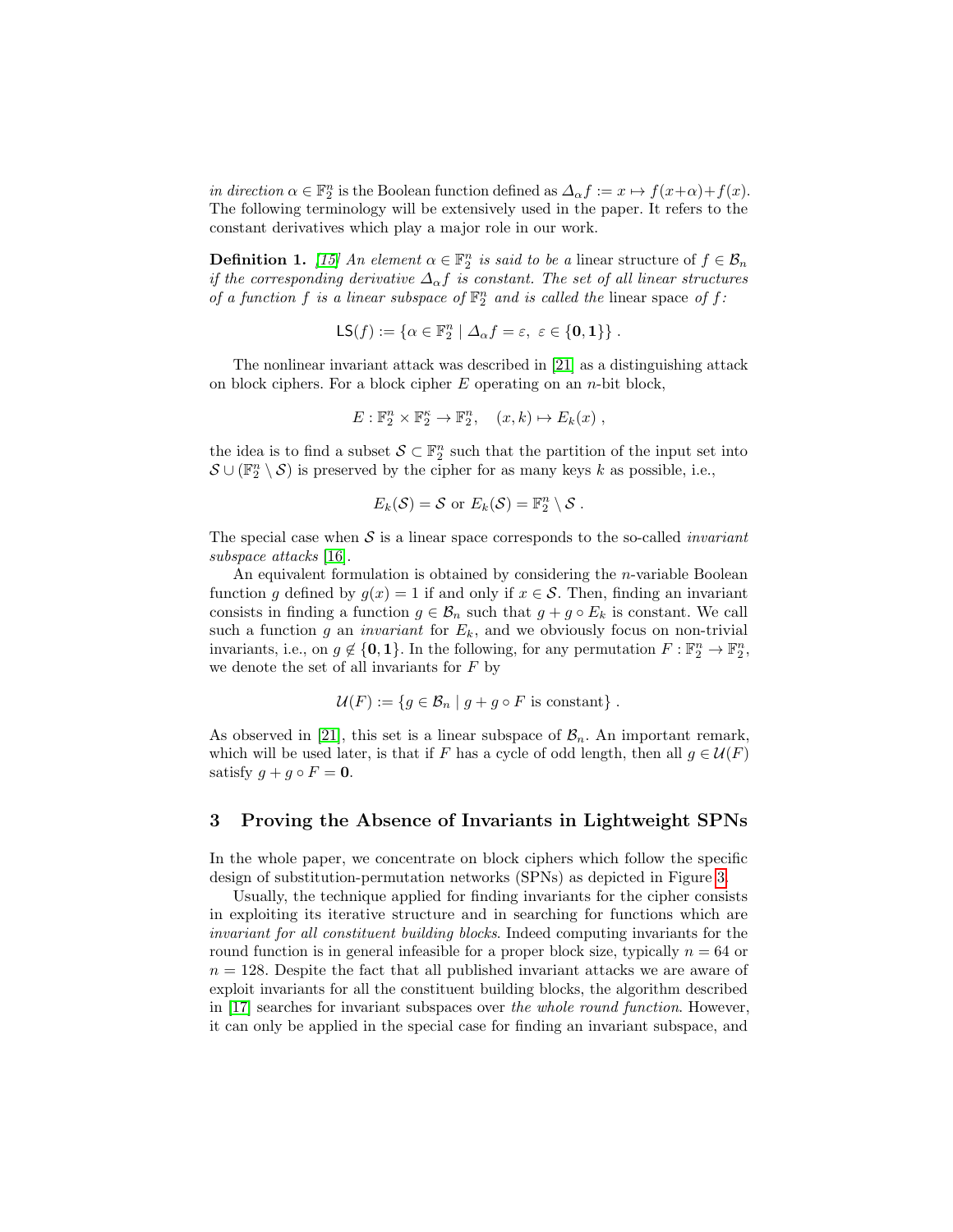

Fig. 3: SPN with S-box layer  $S$  and linear layer  $L$ . After the *i*-th round, one adds a round key  $k_i$ , where  $(k_1, \ldots, k_t)$  is the expanded key resulting from the key schedule.

not for detecting an arbitrary invariant set, and only detects spaces of large dimension efficiently.

Therefore, we consider in the following only those invariants that are invariant under both the substitution layer S and the linear parts  $\mathsf{Add}_{k_i} \circ L$  of all rounds. The linear spaces of these invariants have then a very specific structure as pointed out in the following proposition.

**Proposition 1.** Let  $g \in \mathcal{B}_n$  be an invariant for both  $\text{Add}_{k_i} \circ L$  and  $\text{Add}_{k_j} \circ L$ for two round keys  $k_i$  and  $k_j$ . Then  $\mathsf{LS}(g)$  is a linear space invariant under L which contains  $(k_i + k_j)$ .

*Proof.* By definition of g, there exist  $\varepsilon_i, \varepsilon_j \in \mathbb{F}_2$  such that, for all  $x \in \mathbb{F}_2^n$ ,

$$
g(x) = g(L(x) + k_i) + \varepsilon_i \text{ and } g(x) = g(L(x) + k_j) + \varepsilon_j.
$$

This implies that, for all  $x \in \mathbb{F}_2^n$ ,

$$
g(L(x) + k_i) + g(L(x) + k_j) = \varepsilon_i + \varepsilon_j,
$$

or equivalently, by replacing  $(L(x) + k_j)$  by y:

$$
g(y + k_i + k_j) + g(y) = \varepsilon_i + \varepsilon_j, \ \forall y \in \mathbb{F}_2^n
$$

and thus  $(k_i + k_j) \in \mathsf{LS}(g)$ . We then have to show that  $\mathsf{LS}(g)$  is invariant under L. Let  $s \in \mathsf{LS}(g)$ . Then, there exists a constant  $\varepsilon \in \mathbb{F}_2$  such that  $g(x) = g(x+s) + \varepsilon$ . Since g is an invariant for  $\mathsf{Add}_{k_i} \circ L$ , we deduce

$$
g(L(x) + k_i) + \varepsilon_i = g(x) = g(x + s) + \varepsilon = g(L(x) + L(s) + k_i) + (\varepsilon_i + \varepsilon).
$$

Finally, we set  $y := L(x) + k_i$  and obtain

$$
g(y) = g(y + L(s)) + \varepsilon \tag{1}
$$

which completes the proof.  $\Box$ 

Therefore, the attack requires the existence of an invariant for the substitution layer whose linear space is invariant under  $L$  and contains all differences between the round keys.<sup>2</sup> The difference between two round keys, which should

 $2$  Note that a similar observation was already made in [1] in the context of the invariant subspace attack.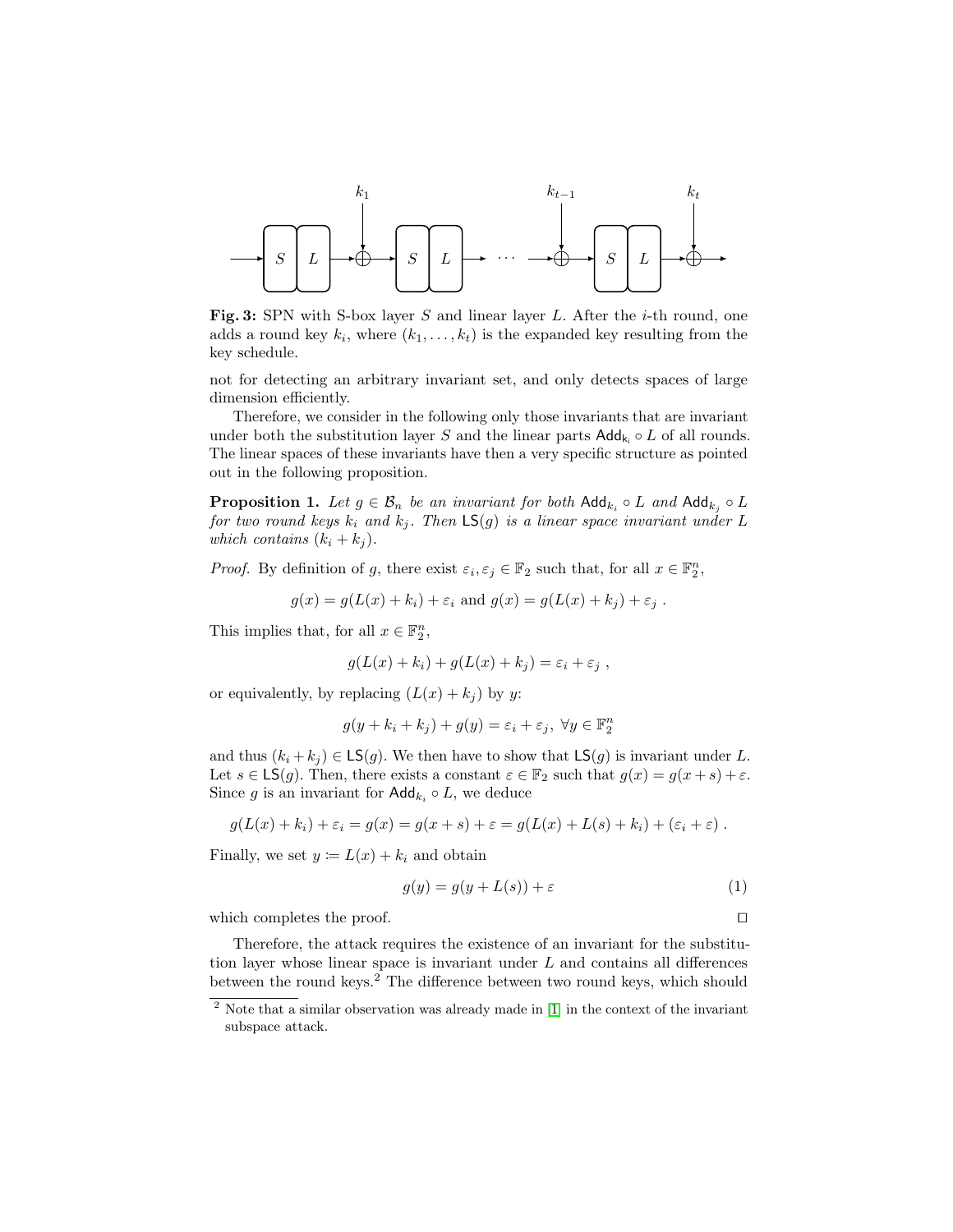be contained in  $LS(g)$ , is dependent on the initial key. However, if we consider only designs where some round keys are equal up to the addition of a round constant, we obtain that the differences between these round constants must belong to  $LS(g)$ . Then,  $LS(g)$  is a linear space invariant under L which contains the differences  $(RC_i + RC_j)$  for any pair  $(i, j)$  of rounds such that  $k_i = k + RC_i$ and  $k_i = k + \mathsf{RC}_i$ . The smallest such subspaces are spanned by the cycles of L as shown by the following lemma. We use the angle bracket notation to denote the linear span.

**Lemma 1.** Let L be a linear permutation of  $\mathbb{F}_2^n$ . For any  $c \in \mathbb{F}_2^n$ , the smallest L-invariant linear subspace of  $\mathbb{F}_2^n$  which contains c, denoted by  $\tilde{W}_L(c)$ , is

$$
\langle L^i(c), i \geq 0 \rangle.
$$

*Proof.* Obviously,  $\langle L^i(c), i \geq 0 \rangle$  is included in  $W_L(c)$ , since  $W_L(c)$  is a linear subspace of  $\mathbb{F}_2^n$  and is invariant under L. Moreover, we observe that  $\langle L^i(c), i \geq 0 \rangle$ is invariant under L. Indeed, for any  $\lambda_1, \lambda_2 \in \mathbb{F}_2$  and any  $(i, j)$ ,

$$
L(\lambda_1 L^i(c) + \lambda_2 L^j(c)) = \lambda_1 L^{i+1}(c) + \lambda_2 L^{j+1}(c)
$$

and then belongs to  $\langle L^i(c), i \geq 0 \rangle$ . Then, this subspace is the smallest linear subspace of  $\mathbb{F}_2^n$  invariant under L which contains c.

Let now  $D$  be a set of known differences between round keys, i.e., a subset of all  $k_i + k_j = (RC_i + RC_j)$ . We define the subset

$$
W_L(D) := \sum_{c \in D} \langle L^i(c), i \ge 0 \rangle = \sum_{c \in D} W_L(c) .
$$

We then deduce from the previous observations that the invariant attack applies only if there is a non-trivial invariant g for the S-box layer such that  $W_L(D) \subseteq$  $LS(g)$ . A Sage code that computes the linear space  $W_L(D)$  for a predefined list D is given in Appendix D (lines 31-38). It has been used for determining the dimension of  $W_L(D)$  corresponding to the round constants in several lightweight ciphers.

Skinny-64. Considering the untweaked version Skinny-64-64, one observes that the round keys repeat every 16 rounds. We define

$$
D \coloneqq \{ \mathsf{RC}_1 + \mathsf{RC}_{17}, \mathsf{RC}_2 + \mathsf{RC}_{18}, \mathsf{RC}_3 + \mathsf{RC}_{19}, \mathsf{RC}_4 + \mathsf{RC}_{20}, \mathsf{RC}_5 + \mathsf{RC}_{21} \}
$$

and obtain dim  $W_L(D) = 64$ .

Skinny-128. In Skinny-128, The round constants are all of the following form:

| $c_0 0 0 0$ |                |  |  |
|-------------|----------------|--|--|
| $c_1 0 0 0$ |                |  |  |
| $c_2 0 0 0$ |                |  |  |
| 0           | 0 <sub>0</sub> |  |  |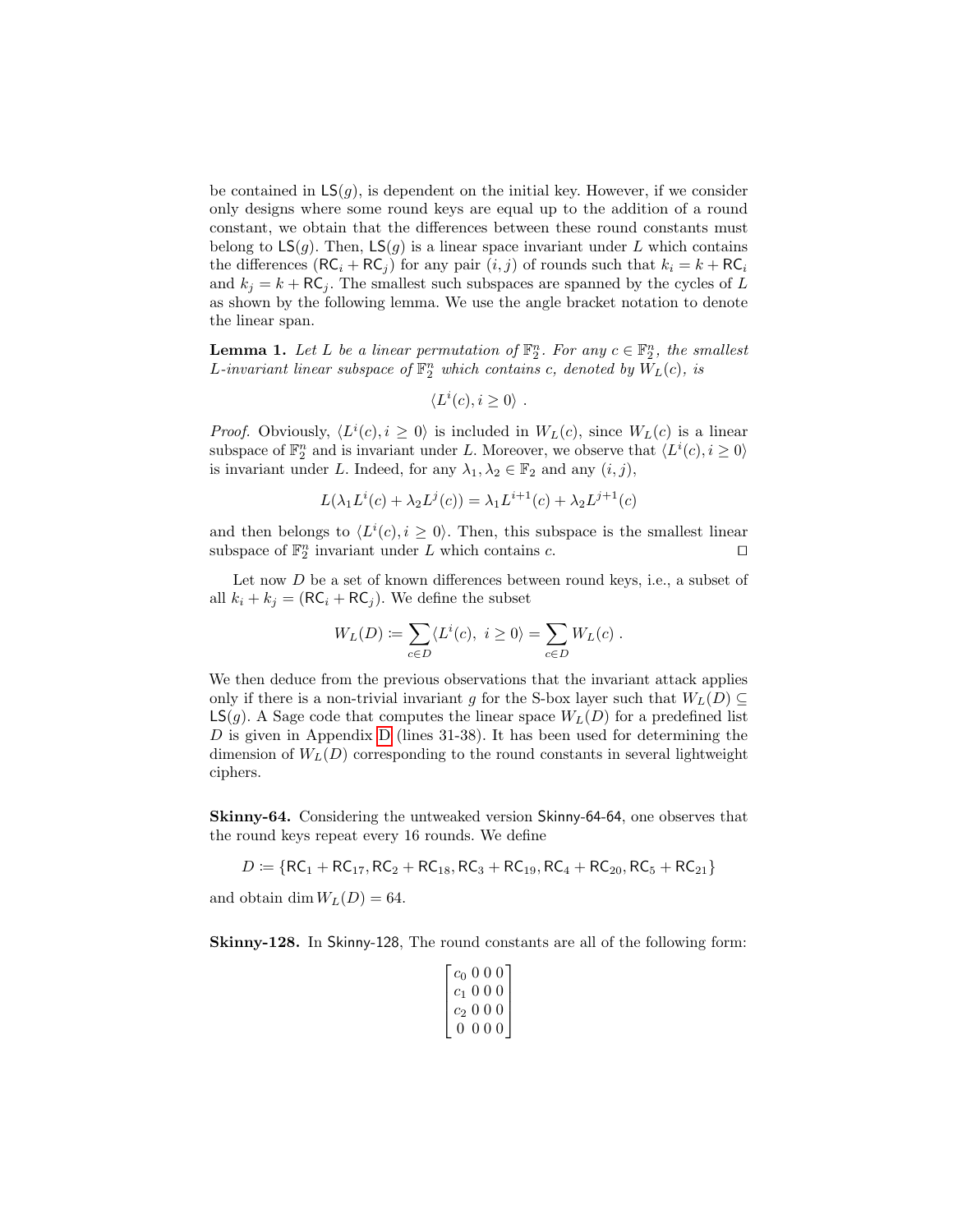with 8-bit values  $c_0 \in \{0 \times 00, ..., 0 \times 0 \}$ ,  $c_1 \in \{0 \times 00, ..., 0 \times 0 \}$  and  $c_2 = 0 \times 02$ . Then, as the linear layer is defined by a binary matrix, we can see that the dimension of  $W_L(D)$  is at most 64, because none of the four most significant bits will be activated with any round constant.

**Prince.** Prince uses ten round keys  $k_i$ ,  $1 \leq i \leq 10$ , which are all of the form  $k_i =$  $k + \mathsf{RC}_i$ . The so-called  $\alpha$ -reflection property implies that, for any  $i, k_i + k_{11-i} = \alpha$ where  $\alpha$  is a fixed constant. We can then consider the set of (independent) round constant differences

 $D = \{\alpha, RC_1 + RC_2, RC_1 + RC_3, RC_1 + RC_4, RC_1 + RC_5\}.$ 

We obtain that dim  $W_L(D) = 56$ .

Mantis. As Prince, Mantis<sub>7</sub> follows the  $\alpha$ -reflection construction. We therefore consider the following set of round constant differences:

$$
D = \{ \alpha, \text{RC}_1 + \text{RC}_2, \text{RC}_1 + \text{RC}_3, \text{RC}_1 + \text{RC}_4, \text{RC}_1 + \text{RC}_5, \text{RC}_1 + \text{RC}_6, \text{RC}_1 + \text{RC}_7 \}
$$
  
We obtain that dim  $W_L(D) = 42$ .

Midori-64. In Midori-64, the round constants are only added to the least significant bit of each cell and the linear layer does not provide any mixing within the cells. Then  $W_L(D) = \{0000, 0001\}^{16}$ , and has dimension 16 only.

As the invariant attack applies only if there is a non-trivial invariant  $g$  for the S-box layer such that  $W_L(D) \subseteq \mathsf{LS}(g)$ , by intuition, the attack should be harder as the dimension of  $W_L(D)$  increases. In the following, we analzye the impact of the dimension of  $W_L(D)$  to the applicability of the attack in detail and present a method to prove the non-existence of invariants based on this dimension.

#### 3.1 The Simple Case

We first consider a simple case, that is when the dimension of  $W_L(D)$  is at least  $n-1$ .

**Proposition 2.** Suppose that the dimension of  $W_L(D)$  is at least n – 1. Then, any  $g \in \mathcal{B}_n$  such that  $W_L(D) \subseteq \mathsf{LS}(g)$  is linear or constant. As a consequence, there is no non-trivial invariant g of the S-box layer such that  $W_L(D) \subseteq \mathsf{LS}(g)$ , unless the S-box layer has a component of degree 1.

Proof. From [5, Prop. 14], it follows that

$$
\dim \mathsf{LS}(g) \ge k \Leftrightarrow \deg(g) \le \begin{cases} n - k & \text{if } k \ne n \\ 1 & \text{if } k = n \end{cases}
$$

.

This implies that q must be linear or constant. Linear invariants imply the existence of a linear approximation with probability 1, or equivalently that the S-box has a component (i.e., a linear combination of its coordinates) of degree 1.  $\Box$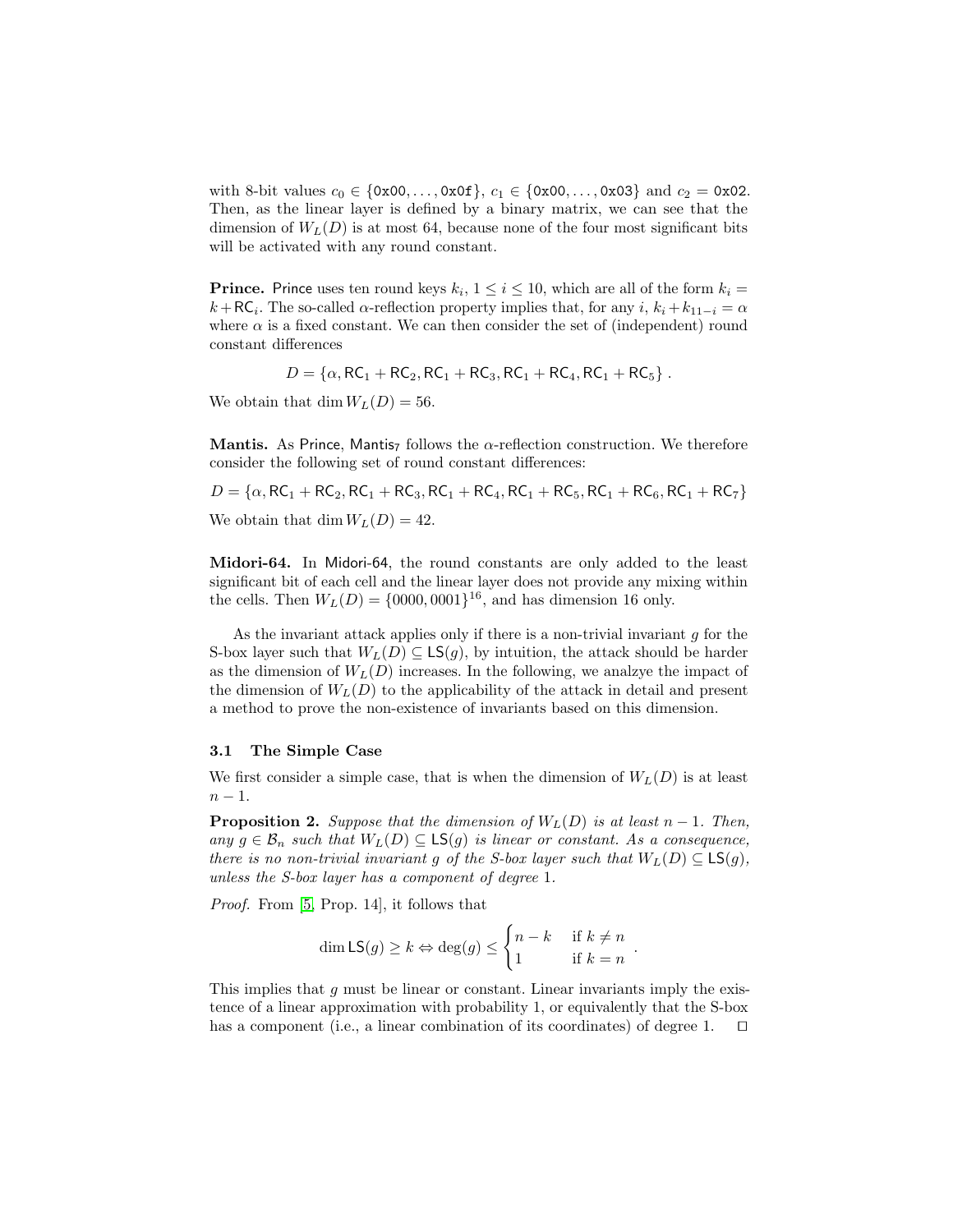In the rest of the paper, we will implicitly exclude the case when the S-box has a component of degree 1, as the cipher would be already broken by linear cryptanalysis.

Skinny-64. As shown before, for the untweaked version Skinny-64-64 one obtains  $\dim W_L(D) = 64$ . This indicates that the round constants do not allow non-trivial invariants that are invariant for both the substitution and the linear parts of Skinny-64, and this result holds for any choice of the S-box layer.

Unfortunately, the dimension of  $W_L(D)$  is not high enough for the other ciphers we considered. For those primitives, we therefore cannot prove the resistance against invariant attacks based on the linear layer only.

#### 3.2 When the Dimension is Smaller than  $(n-1)$

Not every cipher applies round constants such that the dimension of  $W_L(D)$  is larger than or equal to  $n - 1$ . Even for Prince and Mantis, which have very dense round constants, it is not the case and we cannot directly rely on this argument. However, if  $n - \dim(W_L(D))$  is small, we can still prove that the invariant attack does not apply but only by exploiting some information on the S-box layer. This can be done by checking whether there exists a non-trivial invariant g for the S-box layer which admits some given elements as 0-linear structures, in the sense of the following definition.

**Definition 2.** A linear structure  $\alpha$  of a Boolean function f is called a 0-linear structure if the corresponding derivative equals the all-zero function. The set of all 0-linear structures of f is a linear subspace of  $LS(f)$  denoted by  $LS_0(f)$ . Elements  $\beta$  s.t.  $\Delta_{\beta} g = 1$  are called 1-linear structures of f.

Note that *0-linear structures* are also called *invariant linear structures*. It is wellknown that the dimension of  $\mathsf{LS}_0(f)$  drops by at most 1 compared to  $\mathsf{LS}(f)$  [7].

Checking that all invariants are constant based on 0-linear structures. In the following, we search for an invariant q for the S-box layer  $S$  that is also invariant for the linear part of each round. Suppose now, in a first step, that we know a subspace Z of  $LS(g)$  which is composed of 0-linear structures only. In other words, we now search for an invariant g for S such that  $\mathsf{LS}_0(g) \supseteq Z$  for some fixed  $Z$ . If the dimension of this subspace  $Z$  is close to  $n$ , we can try to prove that any such invariant is constant based on the following observation.

Proposition 3. Let g be an invariant for an n-bit permutation S such that  $\mathsf{LS}_0(g) \supseteq Z$  for some given subspace  $Z \subset \mathbb{F}_2^n$ . Then

- g is constant on each coset of  $Z$ ;
- g is constant on  $S(Z)$ .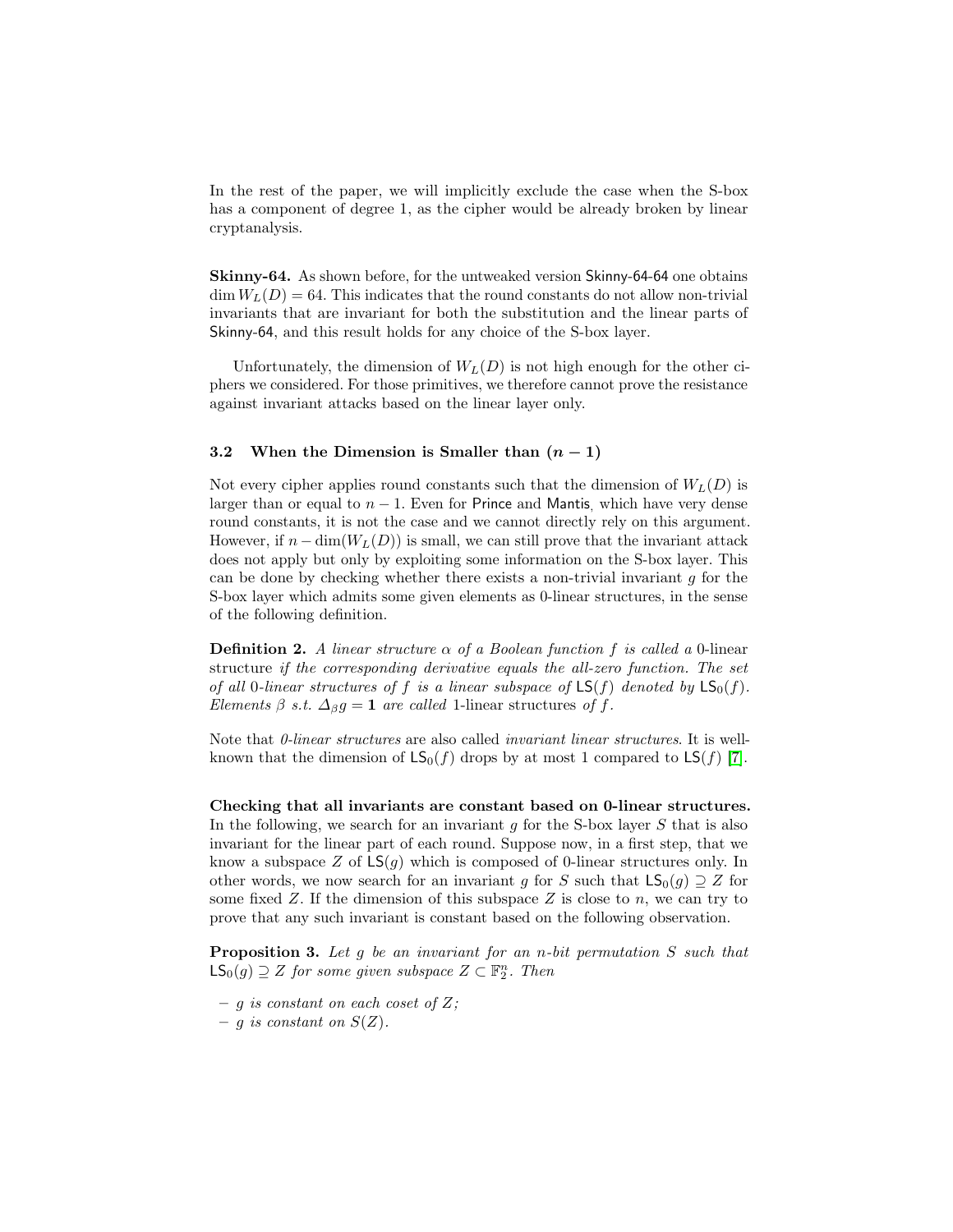*Proof.* Since  $Z \subseteq \mathsf{LS}_0(g)$ , for any  $a \in \mathbb{F}_2^n$ , we have that  $g(a+z) = g(a)$  for all  $z \in Z$ , i.e., g is constant on all  $(a + Z)$ . Now, we use that g is an invariant for S, which means that there exists  $\varepsilon \in \mathbb{F}_2$  such that  $g(S(x)) = g(x) + \varepsilon$ . Since g is constant on Z, we deduce that g is constant on  $S(Z)$ .

To show that g must be trivial, the idea is to evaluate the S-box layer at some points in  $Z$  and deduce that  $q$  takes the same value on all corresponding cosets. The number of distinct cosets of Z equals  $2^{n-\dim Z}$ , which is not too large when  $\dim Z$  is close to n. Then, we hope that all cosets will be hit when evaluating S at a few points in  $Z$ . In this situation,  $q$  must be a constant function. In other words, we are able to conclude that there do not exist non-trivial invariants for both the substitution layer and the linear part.

In our experiments, we used the following very simple algorithm. If it terminates, all invariants must be constant. An efficient implementation in Sage of Algorithm 1 is given in Appendix D.

**Algorithm 1** Checking that  $\mathcal{U}(S) \cap \{g \in \mathcal{B}_n \mid Z \subseteq \mathsf{LS}_0(g)\}\$ is trivial

1:  $R = \{\}$ 2: repeat  $3:$  $\stackrel{\$}{\leftarrow} Z$ 4: Compute  $S(z)$ 5: Add to R a representative of the coset defined by  $S(z)$ 6: until  $|R| = 2^{n-\dim Z}$ 

Determining a suitable Z from  $W_L(D)$ . Up to now, we assumed the knowledge of a subspace Z of  $W_L(D)$  for which  $Z \subseteq \mathsf{LS}_0(g)$  for all invariants g we are considering. But, the fact that some elements are 0-linear structures depends on the actual invariant g and thus, each of the elements  $d \in W_L(D)$  might or might not be a 0-linear structure. However, some 0-linear structures can be determined by using one of the two following approaches.

First approach. The first observation comes from (1) in the proof of Prop. 1.

**Lemma 2.** Let  $g \in \mathcal{B}_n$  be an invariant for  $\mathsf{Add}_{k_i} \circ L$  for some  $k_i$  and let V be a subspace of  $LS(q)$  which is invariant under L. Then, for any  $v \in V$ ,  $(v + L(v)) \in$  $LS_{0}(g)$ .

*Proof.* Let  $v \in V$ . Similar as in the proof of Prop. 1, we use that g is an invariant for  $\text{Add}_{k_i} \circ L$  and see that there exists an  $\varepsilon \in \mathbb{F}_2$  such that, for all  $x \in \mathbb{F}_2^n$ ,

$$
g(x) = g(x + v) + \varepsilon = g(x + L(v)) + \varepsilon.
$$

We finally set  $y \coloneqq x + v$  and obtain

$$
g(y) = g(y + v + L(v)),
$$

implying that  $v + L(v)$  is a 0-linear structure for g.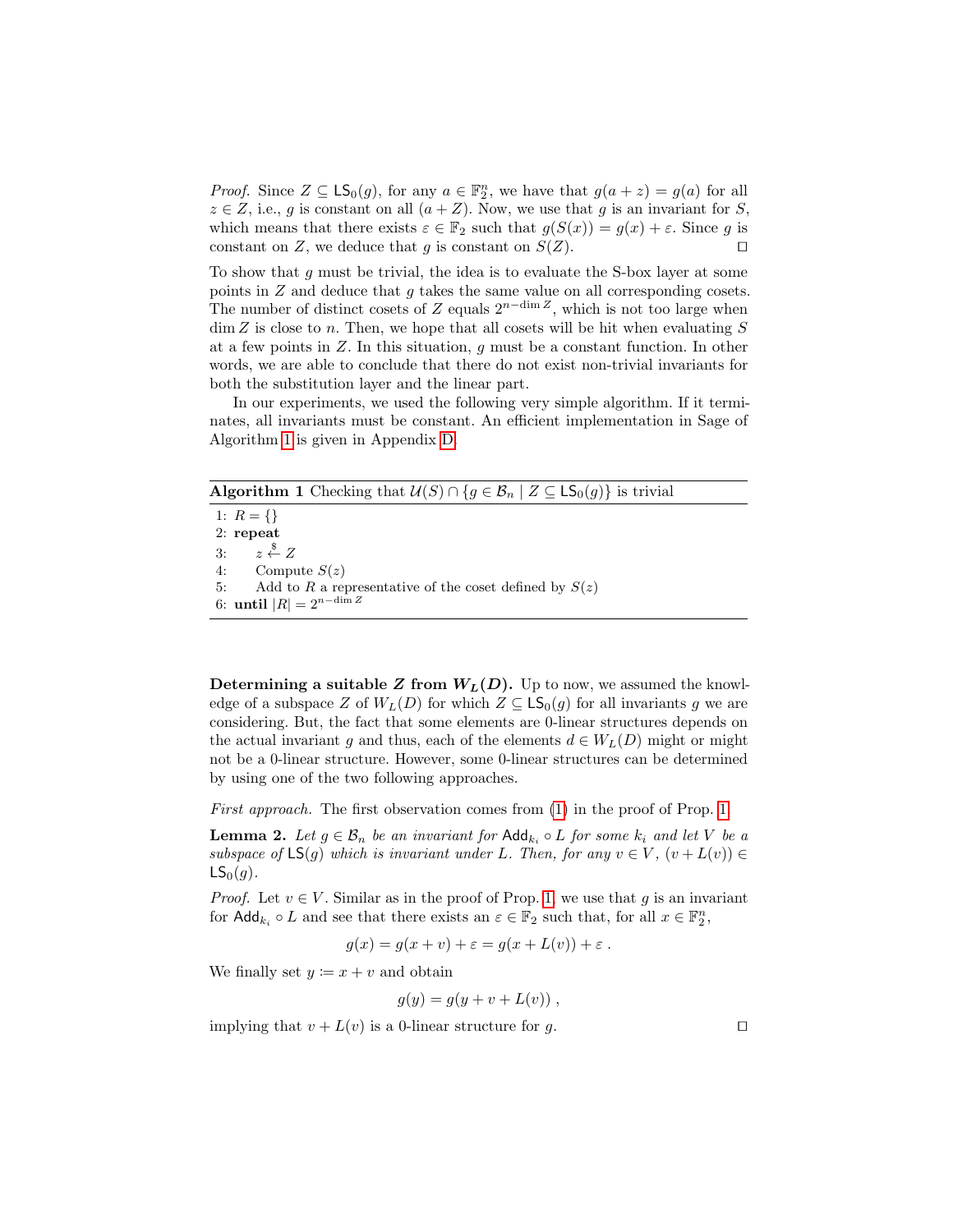Following the previous lemma, one option is to just run Algorithm 1 on  $Z = W_L(D')$  with  $D' = \{d + L(d), d \in D\}$ . The disadvantage is that the dimension of Z might be too low and therefore the algorithm might be too inefficient. In this case, one can also consider a different approach and run the algorithm several times, by considering all possible choices for the 0-linear structures among all elements in  $D$ . Suppose that, in the initial set of constants  $D = \{d_1, d_2, \ldots, d_m, \ldots, d_t\}$ , the elements  $d_1, \ldots, d_m$  are all 1-linear structures for some invariant g with  $LS(g) \supseteq W_L(D)$ . One can now consider

$$
D' = \{d_1 + L(d_1), d_2 + L(d_2), \dots, d_m + L(d_m), d_{m+1}, \dots, d_t, d_1 + d_2, \dots, d_1 + d_m\}
$$

which increases the dimension of  $W_L(D')$  by adding the sums of the 1-linear structures. We then have  $W_L(D') \subseteq \mathsf{LS}_0(g)$  and we can apply Algo. 1 on  $Z =$  $W<sub>L</sub>(D')$ . Since we cannot say in advance which of the constants are 1-linear structures, there are  $2^t$  possible choices of such a subspace  $W_L(D')$  and we run Algo. 1 on all of them. This approach still might be very inefficient due to the smaller dimension of  $W_L(D')$  and since Algo. 1 has to be run  $2^t$  times.

Second approach. If the S-box layer  $S$  of the cipher has an odd-length cycle (i.e., if every S-box has an odd-length cycle), we can come up with the following.

**Proposition 4.** Let  $g \in \mathcal{U}(S)$  where S is an n-bit permutation with an odd cycle. Then, any linear structure of g which belongs to the image set of  $(S + \mathsf{Id}_n)$ , i.e.,  $\{S(x) + x \mid x \in \mathbb{F}_2^n\}$ , is a 0-linear structure of g.

*Proof.* If the S-box layer has an odd cycle, then any  $q \in \mathcal{U}(S)$  necessarily fulfills  $g(x) = g(S(x))$  for all  $x \in \mathbb{F}_2^n$ . Now let  $g \in \mathcal{U}(S)$  and  $c \in \mathsf{LS}(g)$ . This linear structure belongs to  $\textsf{Im}(S + \textsf{Id}_n)$  if there exists  $x_0 \in \mathbb{F}_2^n$  such that  $S(x_0) = x_0 + c$ . We then deduce that

$$
g(x_0) = g(S(x_0)) = g(x_0 + c) ,
$$

implying that c is a 0-linear structure of g.  $\Box$ 

Therefore, if we find enough of these  $c \in W_L(D) \cap \text{Im}(S + \text{Id}_n)$ , we can just apply Algorithm 1 on the resulting set. This approach will be used on Mantis<sub>7</sub>, as explained in the next section.

#### 3.3 Results for some Lightweight Ciphers

**Prince.** For Prince, we apply the first approach to  $D' = \{d + L(d), d \in D\}$ where

$$
D = \{ \alpha, RC_1 + RC_2, RC_1 + RC_3, RC_1 + RC_4, RC_1 + RC_5 \}.
$$

Then, dim  $W_L(D') = 51$ . We run Algorithm 1 on  $W_L(D')$  and the algorithm terminates within a few minutes on a standard PC. We now have proven that there are no non-trivial invariants that are invariant for both the substitution layer and the linear parts of all rounds in Prince.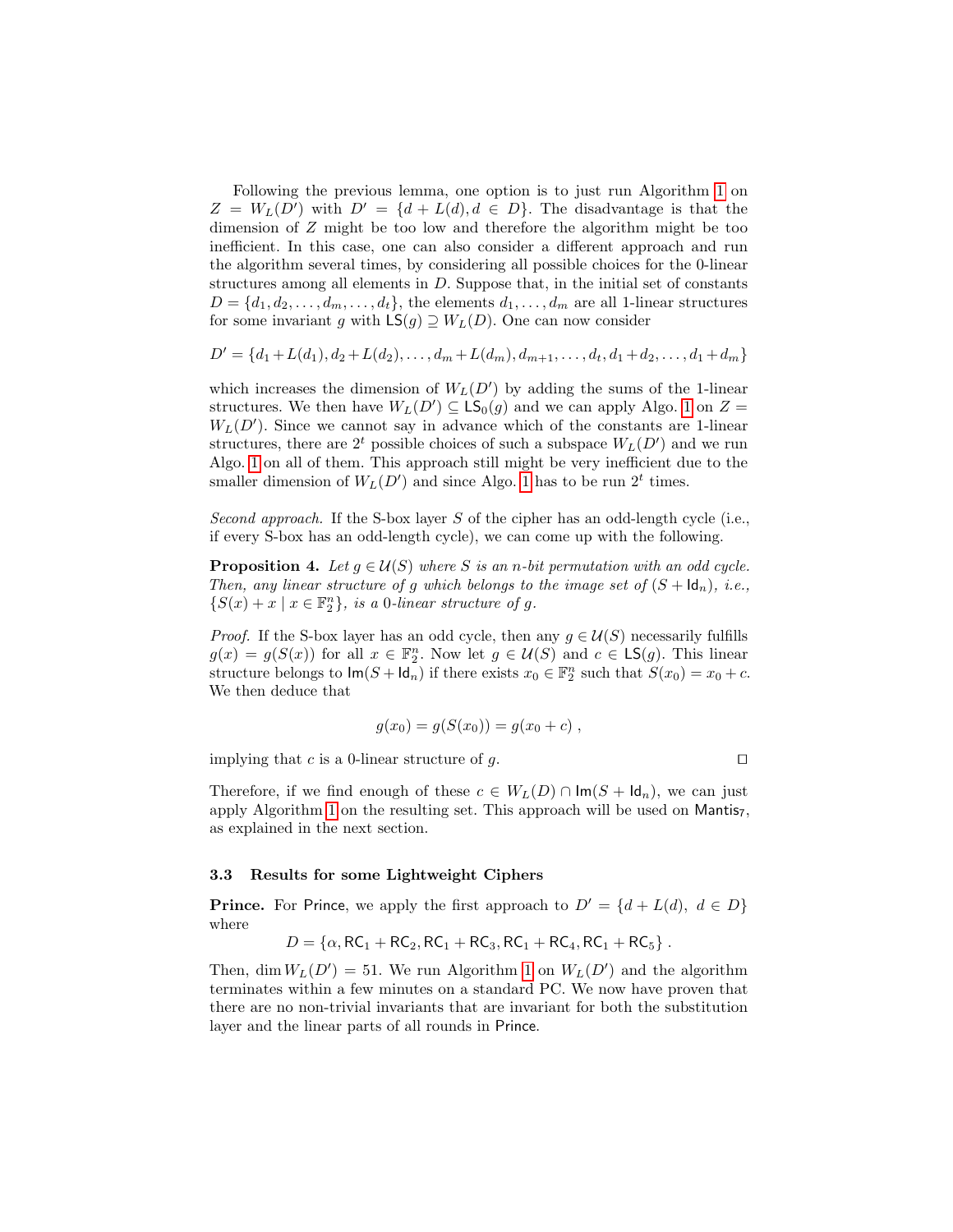**Mantis.** Since  $\dim W_L(D) = 42$  for Mantis<sub>7</sub>, applying our algorithm  $2^7$  times on a subspace of codimension 23 is a quite expensive task. We therefore exploit Prop. 4. Indeed, the S-box layer of Mantis is the parallel application of the following 4-bit S-box Sb.

| $\boldsymbol{x}$                            |  |  |  |  |  | 0123456789abcdef              |  |  |  |
|---------------------------------------------|--|--|--|--|--|-------------------------------|--|--|--|
| $\text{Sb}(x)$                              |  |  |  |  |  | cad 3 e b f 7 8 9 1 5 0 2 4 6 |  |  |  |
| $x + Sb(x)$ c b f 0 a e 9 0 0 0 b e c f a 9 |  |  |  |  |  |                               |  |  |  |

The S-box layer has an odd cycle because Sb has a fixed point. Moreover, the image set of  $(\text{Sb} + \text{Id}_4)$  is composed of 7 values  $\{0, 9, a, b, c, e, f\}$ . The  $c \in W_L(D)$ for which each nibble is equal to a value in  $Im(Sb+Id_4)$  is a 0-linear structure. For a random value  $c \in \mathbb{F}_2^{64}$ , we expect that every nibble belongs to  $\mathsf{Im}(\mathsf{Sb} + \mathsf{Id}_4)$  with a probability of  $\left(\frac{7}{16}\right)^{16} \approx 2^{-19.082}$ . In fact, one can find enough such  $c \in W_L(D)$ in a reasonable time that generate the whole invariant space  $W_L(D)$ , implying that  $W_L(D) \subseteq \mathsf{LS}_0(g)$  for all invariants  $g \in \mathcal{U}(S)$ . We then run Algorithm 1 on  $Z = W<sub>L</sub>(D)$ . The algorithm terminates and we therefore deduce the non-existence of any non-trivial invariant which is invariant for S and the linear parts of all rounds in Mantis<sub>7</sub>.

**Midori-64.** For Midori-64,  $W_L(D) = \{0000, 0001\}^{16}$  and has dimension 16 only. Then, there are  $2^{48}$  different cosets of  $W_L(D)$ , implying that our algorithm is not efficient. Instead, we can theoretically describe the supports of all invariants of Midori-64. The proof of the following proposition is given in Appendix C.

**Proposition 5.** Let S be the substitution layer in Midori-64. Let further  $W =$  $\{0000, 0001\}^{16}$ . Let  $g \in B_{64}$ . Then,  $g \in \mathcal{U}(S)$  and  $W \subseteq \mathsf{LS}(g)$  if and only if the support of g is defined by

$$
\mathsf{Supp}(g) = \bigcup_{b_0...b_{31} \in \mathsf{Supp}(h)} H_{b_0b_1} \times H_{b_2b_3} \times \ldots \times H_{b_{30}b_{31}}
$$

where h is any Boolean function of 32 variables such that  $\{00, 10\}^{16} \subseteq \mathsf{LS}(h)$  and the sets  $H_{ab}$  are defined by

$$
H_{00} = \{8\}, H_{10} = \{9\}, H_{01} = \{0, 3, 5, 6, \mathbf{b}, \mathbf{c}, \mathbf{f}\} \text{ and } H_{11} = \{1, 2, 4, 7, \mathbf{a}, \mathbf{d}, \mathbf{e}\}.
$$

The invariant  $g_1$  exploited in the invariant subspace attack described in [11] is defined by  $\text{supp}(g_1) = \{8, 9\}^{16}$ . In our characterization, it corresponds to

$$
h(b_0,\ldots,b_{31})=\prod_{i=0}^{15}(1+b_{2i+1}).
$$

In this case, all elements in  $\{00, 10\}^{16}$  are 0-linear structures for h, implying that all elements in  $W_L(D)$  are 0-linear structures for  $g_1$ . If we denote the bits in the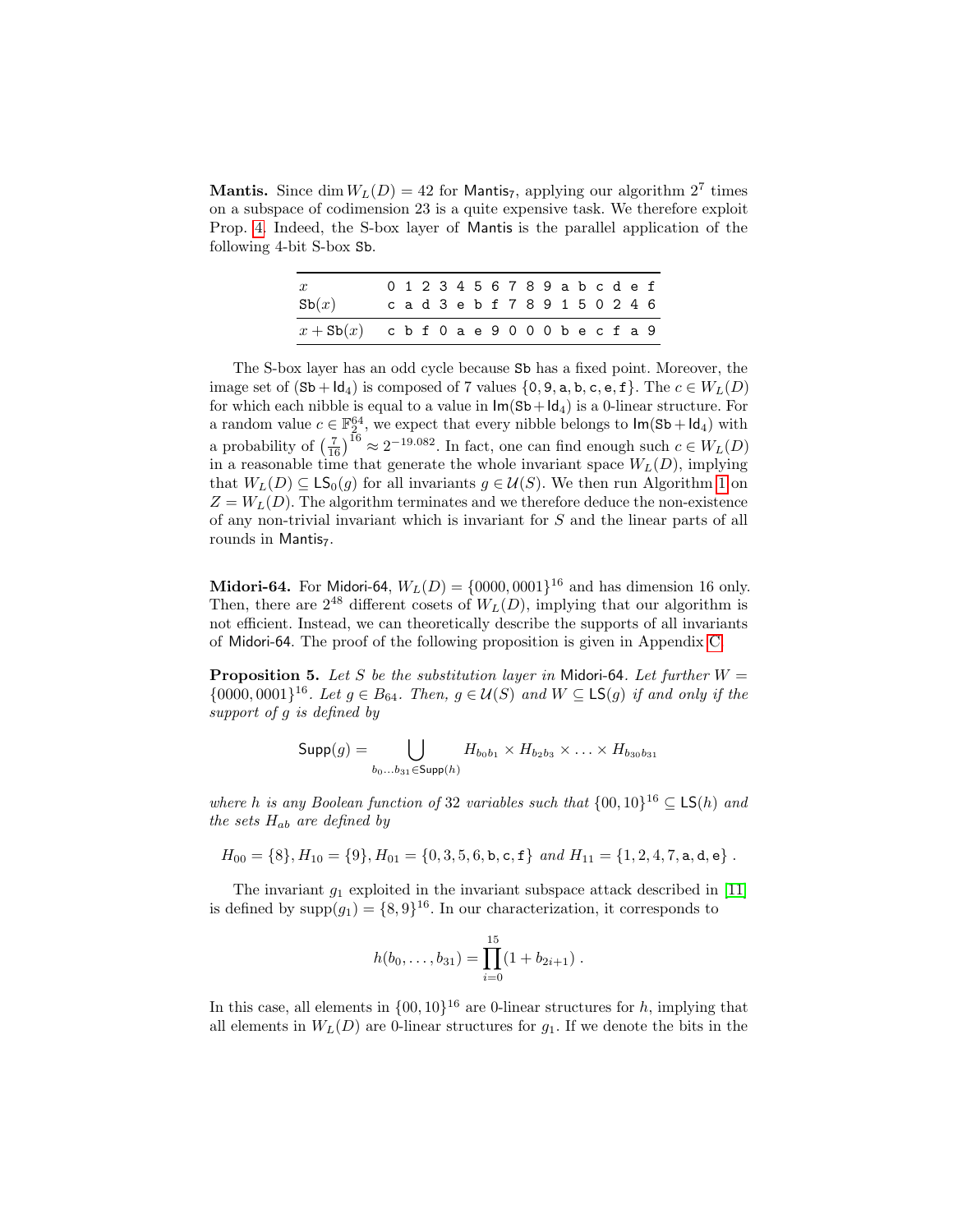j-th cell of the Midori-64 state by  $x_{j,3}, x_{j,2}, x_{j,1}, x_{j,0}$  (the lsb corresponds to  $x_{j,0}$ ), the algebraic normal form of  $g_1$  is

$$
g_1(x) = \prod_{j=1}^{16} (x_{j,1}x_{j,2}x_{j,3} + x_{j,1}x_{j,3} + x_{j,2}x_{j,3} + x_{j,3}),
$$

since  $x_1x_2x_3 + x_1x_3 + x_2x_3 + x_3$  is the ANF of the 4-variable function with support  $H_{00} \cup H_{10}$ .

The quadratic nonlinear invariant described in [21] is given by

$$
g_2(x) = \sum_{j=1}^{16} (x_{j,3}x_{j,2} + x_{j,2} + x_{j,1} + x_{j,0}).
$$

It corresponds to  $h(b_0, \ldots, b_{31}) = \sum_{i=0}^{15} b_{2i}$ . In this second case, only the words in  $W_L(D)$  with an even number of non-zero nibbles are 0-linear structures for  $g_2$ . It is worth noticing that the sum of these two invariants  $(q_1 + q_2)$  leads to a new invariant of degree 48 which has a linear space of dimension 32. However, as this invariant does not admit any new weak keys, it does not lead to an improved attack on Midori-64.

# 4 Design Criteria on the Linear Layer and on the Round Constants

In this section, we study the properties of  $W_L(D)$  in more detail and explain the different behaviors which have been previously observed. Most notably, we would like to determine whether the differences in the dimensions of  $W_L(D)$  we noticed are due to a bad choice of the round constants or if they are inherent to the choice of the linear layer. At this aim, we analyze the possible values for the dimension of  $W<sub>L</sub>(D)$  from a more theoretical viewpoint. We first consider the L-invariant subspace  $W<sub>L</sub>(c)$  generated by a single element c. It is worth noticing that all results obtained in this section hold for any  $\mathbb{F}_q$ -linear layer operating on  $\mathbb{F}_q^n$ , where q is any prime power. But, for the sake of simplicity, they are formulated for  $q = 2$  only, which is the case of all ciphers we are considering.

#### 4.1 The Possible Dimensions of  $W_L(c)$

We show that, for a single element c, the dimension of  $W_L(c)$  is upper-bounded by the degree of the minimal polynomial of the linear layer, defined as follows.

**Definition 3.** (e.g., [9, Page 176]) Let L be a linear permutation of  $\mathbb{F}_2^n$ . The minimal polynomial of L is the monic polynomial  $\textsf{Min}_L(X) = \sum_{i=0}^d p_i X^i \in \mathbb{F}_2[x]$ of smallest degree such that

$$
\mathrm{Min}_L(L) = \sum_{i=0}^d p_i L^i = 0.
$$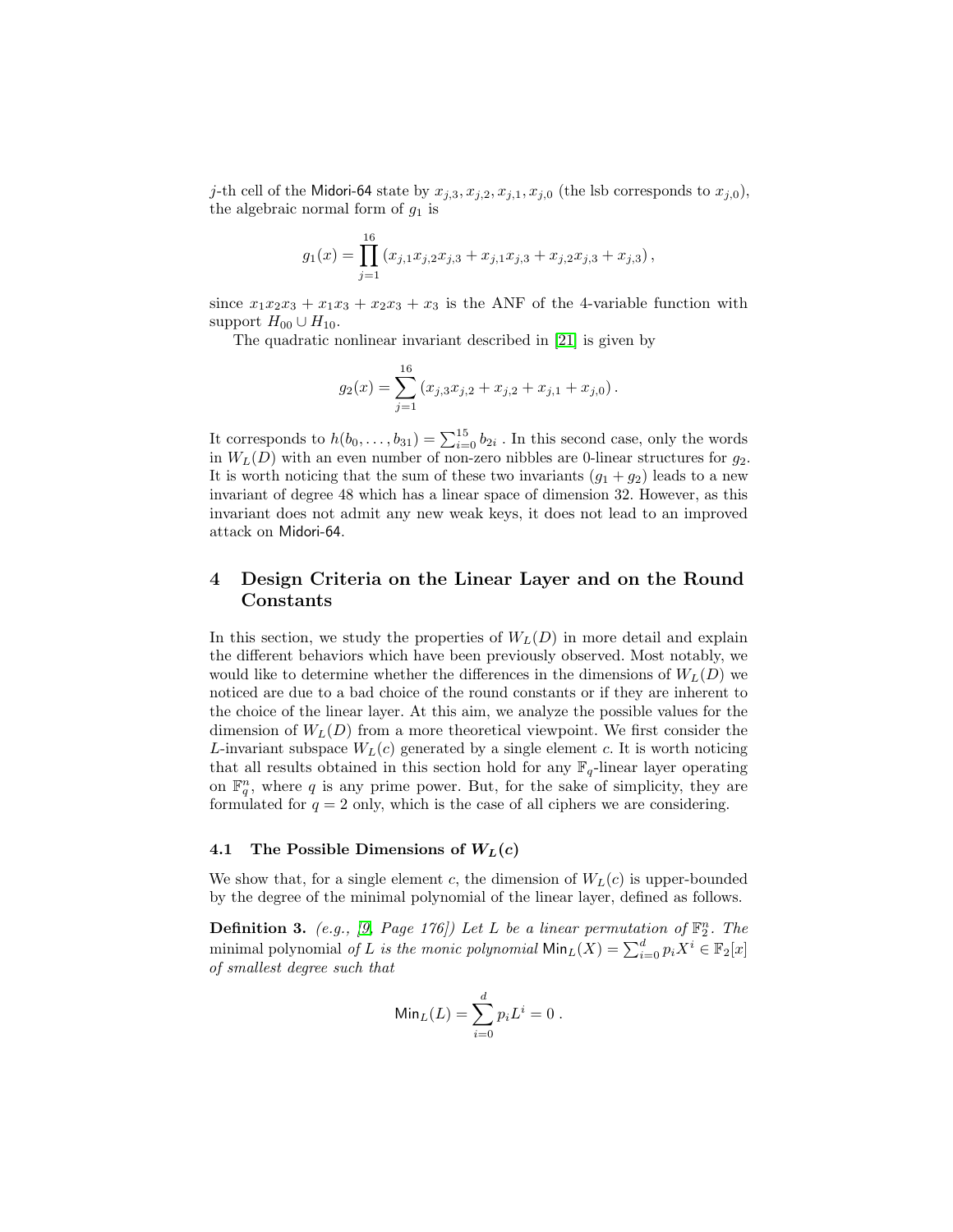Moreover, the minimal annihilating polynomial of an element  $c \in \mathbb{F}_2^n$  (w.r.t L) (aka the order polynomial of c or simply the minimal polynomial of c) is the monic polynomial  $\text{ord}_L(c)(X) = \sum_{i=0}^d \pi_i X^i \in \mathbb{F}_2[x]$  of smallest degree such that

$$
\sum_{i=0}^{d} \pi_i(L^i(c)) = 0.
$$

**Proposition 6.** Let L be a linear permutation of  $\mathbb{F}_2^n$ . For any non-zero  $c \in \mathbb{F}_2^n$ , the dimension of  $W_L(c)$  is the degree of the minimal polynomial of c.

*Proof.* We know from Lemma 1 that  $W_L(c)$  is spanned by all  $L^i(c), i \geq 0$ . Let d be the smallest integer such that  $\{c, L(c), \ldots, L^{d-1}(c)\}\$  are linearly independent. By definition,  $d$  corresponds the degree of the minimal polynomial of  $c$  since the fact that  $L^d(c)$  belongs to  $\langle L^i(c), 0 \leq i < d \rangle$  is equivalent to the existence of  $\pi_0, \ldots, \pi_{d-1} \in \mathbb{F}_2$  such that  $L^d(c) = \sum_{i=0}^{d-1} \pi_i L^i(c)$ , i.e.,  $P(L)(c) = 0$  with  $P(X) = X^d + \sum_{i=0}^{d-1} \pi_i X^i$ . It follows that  $d \le \dim W_L(c)$ .

We now need to prove that  $d = \dim W_L(c)$ , i.e., that all  $L^{d+t}(c)$  for  $t \geq 0$ belong to the linear subspace spanned by  $\{c, L(c), \ldots, L^{d-1}(c)\}\$ . This can be proved by induction on t. The property holds for  $t = 0$  by definition of d. Suppose now that  $L^{d+t}(c) \in \langle c, L(c), \ldots, L^{d-1}(c) \rangle$ . Then,

$$
L^{d+t+1}(c) = L(L^{d+t}(c)) = L\left(\sum_{i=0}^{d-1} \lambda_i L^i(c)\right) = \sum_{i=0}^{d-1} \lambda_i L^{i+1}(c) \in \langle c, \dots, L^{d-1}(c) \rangle.
$$

Obviously, the minimal polynomial of  $c$  is a divisor of the minimal polynomial of L. The previous proposition then provides an upper bound on the dimension of any subspace  $W_L(c)$ , for  $c \in \mathbb{F}_2^n \setminus \{0\}$ .

**Corollary 1.** Let L be a linear permutation of  $\mathbb{F}_2^n$ . For any  $c \in \mathbb{F}_2^n$ , the dimension of  $W_L(c)$  is at most the degree of the minimal polynomial of L.

We can even get a more precise result and show that the possible values for the dimension of  $W_L(c)$  correspond to the degrees of the divisors of  $\mathsf{Min}_L$ . Moreover, there are some elements  $c$  which lead to any of these values. In particular, the degree of  $\text{Min}_L$  can always be achieved. This result can be proven in a constructive way by using the representation of the associated matrix as a block diagonal matrix whose diagonal consists of companion matrices.

**Definition 4.** Let  $g(X) = X^d + \sum_{i=0}^{d-1} g_i X^i$  be a monic polynomial in  $\mathbb{F}_2[X]$ . Its companion matrix is the  $d \times d$  matrix defined by

$$
C(g) = \begin{pmatrix} 0 & 1 & 0 & \dots & 0 \\ 0 & 0 & 1 & \dots & 0 \\ \vdots & & & & \\ 0 & 0 & 0 & \dots & 1 \\ g_0 & g_1 & g_2 & \dots & g_{d-1} \end{pmatrix}
$$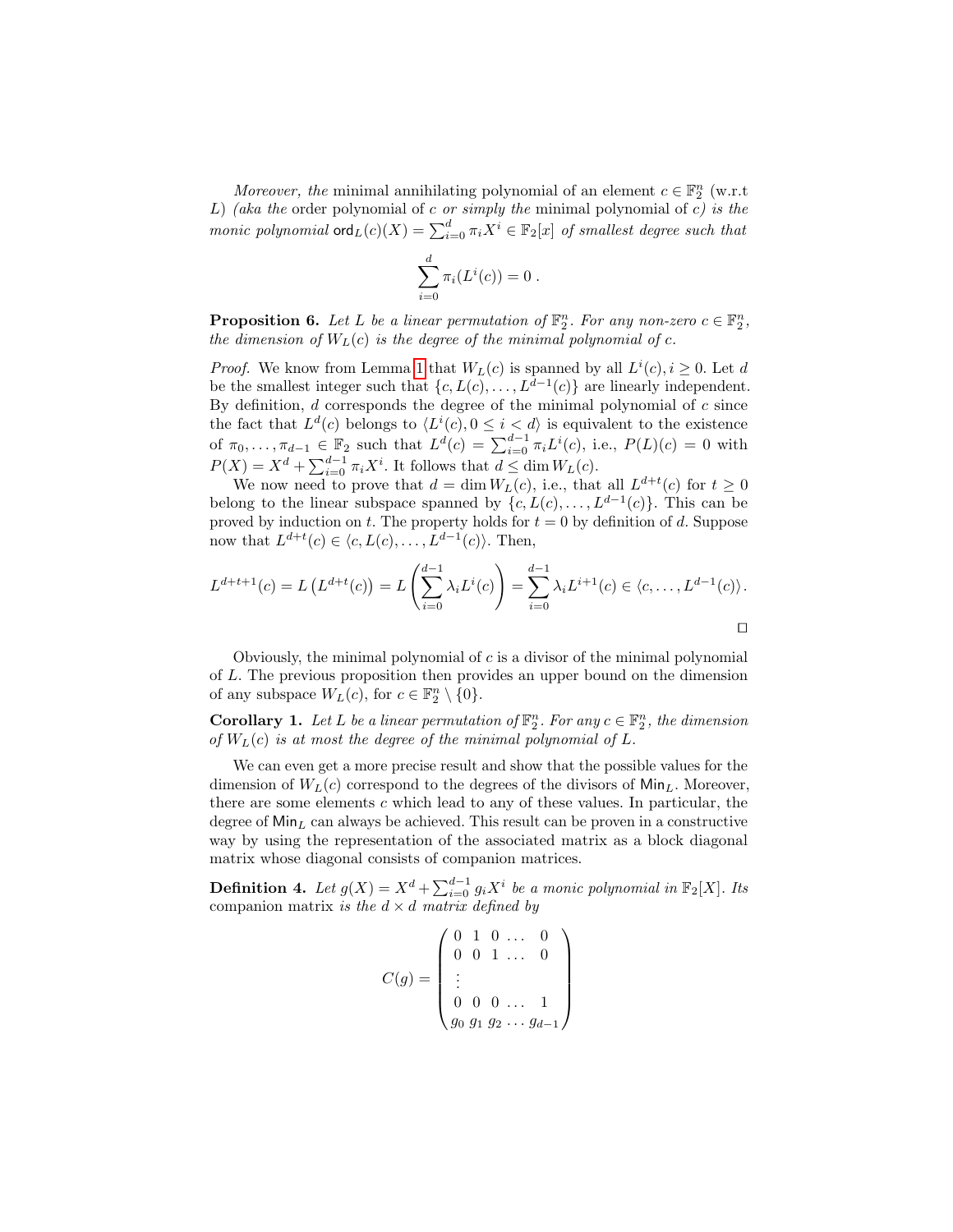Let us first focus on the special case when the minimal polynomial of  $L$  has degree n. Then there is a basis such that the matrix of  $L$  is the companion matrix of Min<sub>L</sub> (e.g., [13, Lemma 6.7.1]). Using this property, we can prove the following proposition.

**Proposition 7.** Let L be a linear permutation of  $\mathbb{F}_2^n$  corresponding to the multiplication by some companion matrix  $C(Q)$  with  $Q \in \mathbb{F}_2[X]$  of degree n. For any non-constant divisor P of Q in  $\mathbb{F}_2[X]$ , there exists  $c \in \mathbb{F}_2^n$  such that  $\text{ord}_L(c) = P$ .

Proof. When the matrix of the linear permutation we consider is a companion matrix  $C(Q)$ , then the elements in the cycle of c,  $\{c, L(c), L^2(c), \ldots\}$ , can be seen as the successive internal states of the n-bit LFSR with characteristic polynomial Q and initial state c. It follows that  $\text{ord}_{L}(c)$  corresponds to the minimal polynomial of the sequence produced by the LFSR with characteristic polynomial Q and initial state c (see [18, Th. 8.51]). On the other hand, it is well-known that there is a one-to-one correspondence between the sequences  $(s_t)_{t\geq0}$  produced by the LFSR with characteristic polynomial Q and the set of polynomials  $C \in \mathbb{F}_2[X]$  with  $\deg C < \deg Q$  [18, Th. 8.40]. This comes from the fact that the generating function of any LFSR sequence can be written as

$$
\sum_{t\geq 0} s_t X^t = \frac{C(X)}{Q^*(X)},
$$

where  $Q^*$  denotes the reciprocal of polynomial  $Q$ , i.e.,  $Q^*(X) = X^{\deg Q}(1/X)$ , and C is defined by the LFSR initial state.

Let now P be any non-constant divisor of Q, i.e.,  $Q(X) = P(X)R(X)$  with  $P \neq 1$ . Then, the reciprocal polynomials satisfy  $Q^*(X) = P^*(X)R^*(X)$ . It follows that, for  $C(X) = R^*(X)$ ,

$$
\frac{C(X)}{Q^*(X)} = \frac{1}{P^*(X)}.
$$

Therefore, the sequence generated from the initial state defined by  $C = R^*$  has minimal polynomial P. This is equivalent to the fact that the order polynomial of this initial state equals  $P$ .

When the degree of the minimal polynomial of the linear layer is smaller than the block size, the previous result can be generalized by representing L by a block diagonal matrix whose diagonal is composed of companion matrices. It leads to the following general result on the possible dimensions of  $W_L(c)$ .

**Proposition 8.** Let L be a linear permutation of  $\mathbb{F}_2^n$  and  $\text{Min}_L$  be its minimal polynomial. Then, for any divisor P of  $\text{Min}_L$ , there exists  $c \in \mathbb{F}_2^n$  such that  $\dim W_L(c) = \deg P$ .

Most notably,

$$
\max_{c \in \mathbb{F}_2^n} \dim W_L(c) = \deg \mathsf{Min}_L.
$$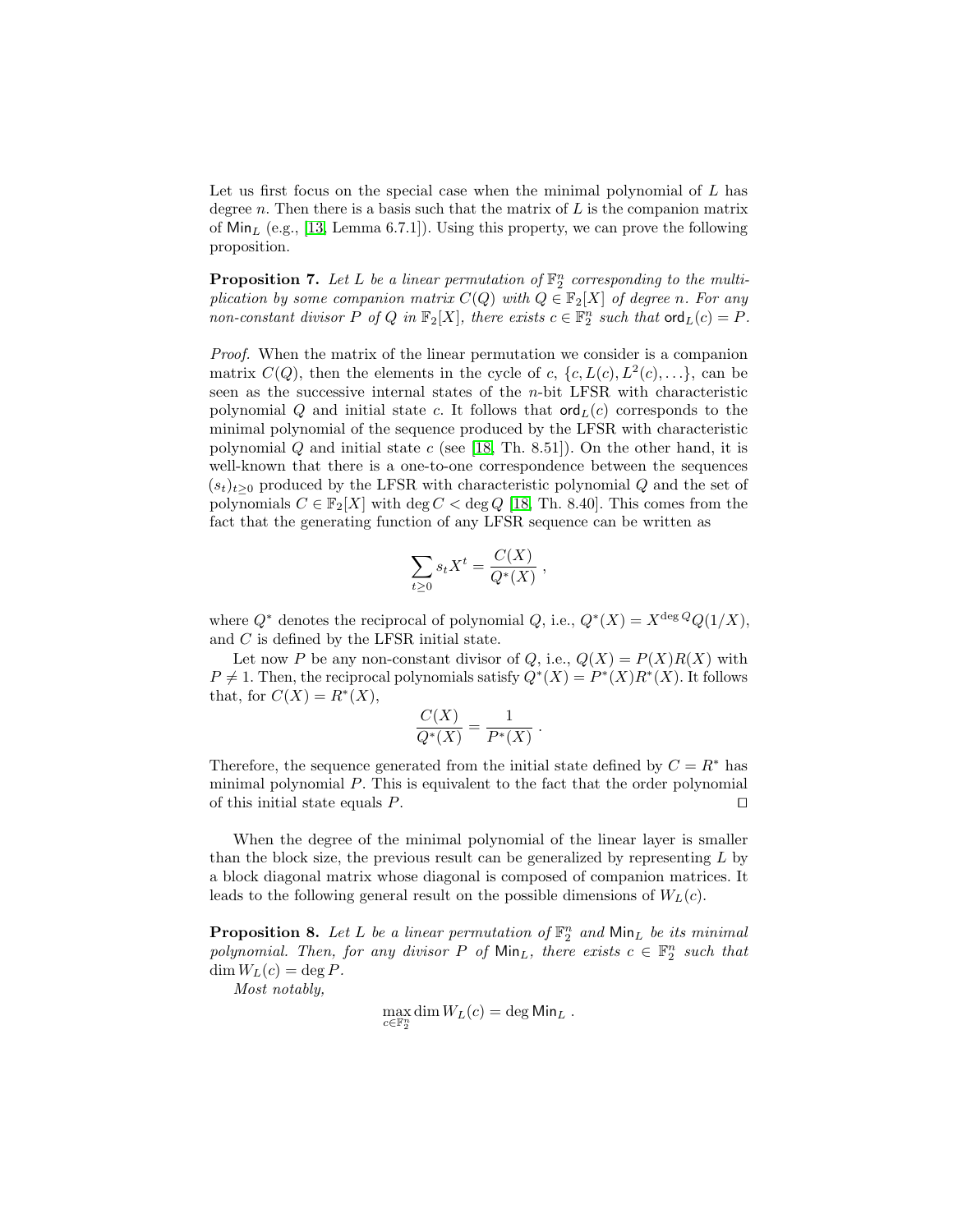*Proof.* If P equals the constant polynomial of degree zero, i.e.,  $P = 1$ , we choose  $c = 0$ . Therefore, we assume in the following that P is of positive degree.

Let us factor the minimal polynomial of  $L$  in

$$
\text{Min}_{L}(X) = M_{1}(X)^{e_{1}} M_{2}(X)^{e_{2}} \dots M_{k}(X)^{e_{k}}
$$

where  $M_1, \ldots, M_k$  are distinct irreducible polynomials over  $\mathbb{F}_2$ . From Theorem 6.7.1 and its corollary in [13],  $\mathbb{F}_2^n$  can be decomposed into a direct sum of L-invariant subspaces

$$
\mathbb{F}_2^n = \bigoplus_{i=1}^k \bigoplus_{j=1}^{r_i} V_{i,j}
$$

such that the matrix of the linear transformation induced by  $L$  on  $V_{i,j}$  is the companion matrix of  $M_i^{\ell_{i,j}}$  where the  $\ell_{i,j}$  are integers such that  $\ell_{i,1} = e_i$  (the polynomials  $M_i^{\ell_{i,j}}$  are called the elementary divisors of L). Let now P be a non-constant divisor of  $\text{Min}_L$ . Thus, we assume w.l.o.g that

$$
P(X) = M_1(X)^{a_1} M_2(X)^{a_2} \dots M_{\kappa}(X)^{a_{\kappa}}
$$
 with  $1 \le a_i \le e_i$ 

.

Since each  $M_i^{a_i}$  is a non-constant divisor of  $M_i^{e_i}$ , we know from Proposition 7 that there exists  $u_i \in V_{i,1}$  such that  $\text{ord}_{L_i}(u_i) = M_i^{a_i}$ , where  $L_i$  denotes the linear transformation induced by L on  $V_{i,1}$ . Let us now consider the element  $c \in \bigoplus_{i=1}^{\kappa} V_{i,1}$  defined by  $c = \sum_{i=1}^{\kappa} u_i$ . Let  $\pi_0, \ldots, \pi_{d-1} \in \mathbb{F}_2$  such that  $R(X) \coloneqq$  $X^d + \sum_{t=0}^{d-1} \pi_t X^t$  equals the order polynomial of c. In particular,

$$
L^{d}(c) = \sum_{t=0}^{d-1} \pi_t L^{t}(c) .
$$

Using that  $L^t(c) = \sum_{i=1}^{\kappa} L^t(u_i)$  and the direct sum property, we deduce that, for any  $1 \leq i \leq \kappa$ ,

$$
L^{d}(u_{i}) = \sum_{t=0}^{d-1} \pi_{t} L^{t}(u_{i}).
$$

Then,  $R$  is a multiple of the order polynomials of all  $u_i$ . It follows that  $R$  must be a multiple of  $\text{lcm}(M_i^{a_i}) = P$ . Since  $P(L(c)) = 0$ , we deduce that the order polynomial of c is equal to P.  $\Box$ 

LED. The minimal polynomial of the linear layer in LED is

$$
Min_L(X) = (X^8 + X^7 + X^5 + X^3 + 1)^4 (X^8 + X^7 + X^6 + X^5 + X^2 + X + 1)^4.
$$

Since its degree equals the block size, we deduce from the previous proposition that there exists an element  $c \in \mathbb{F}_2^{64}$  such that  $W_L(c)$  covers the whole space.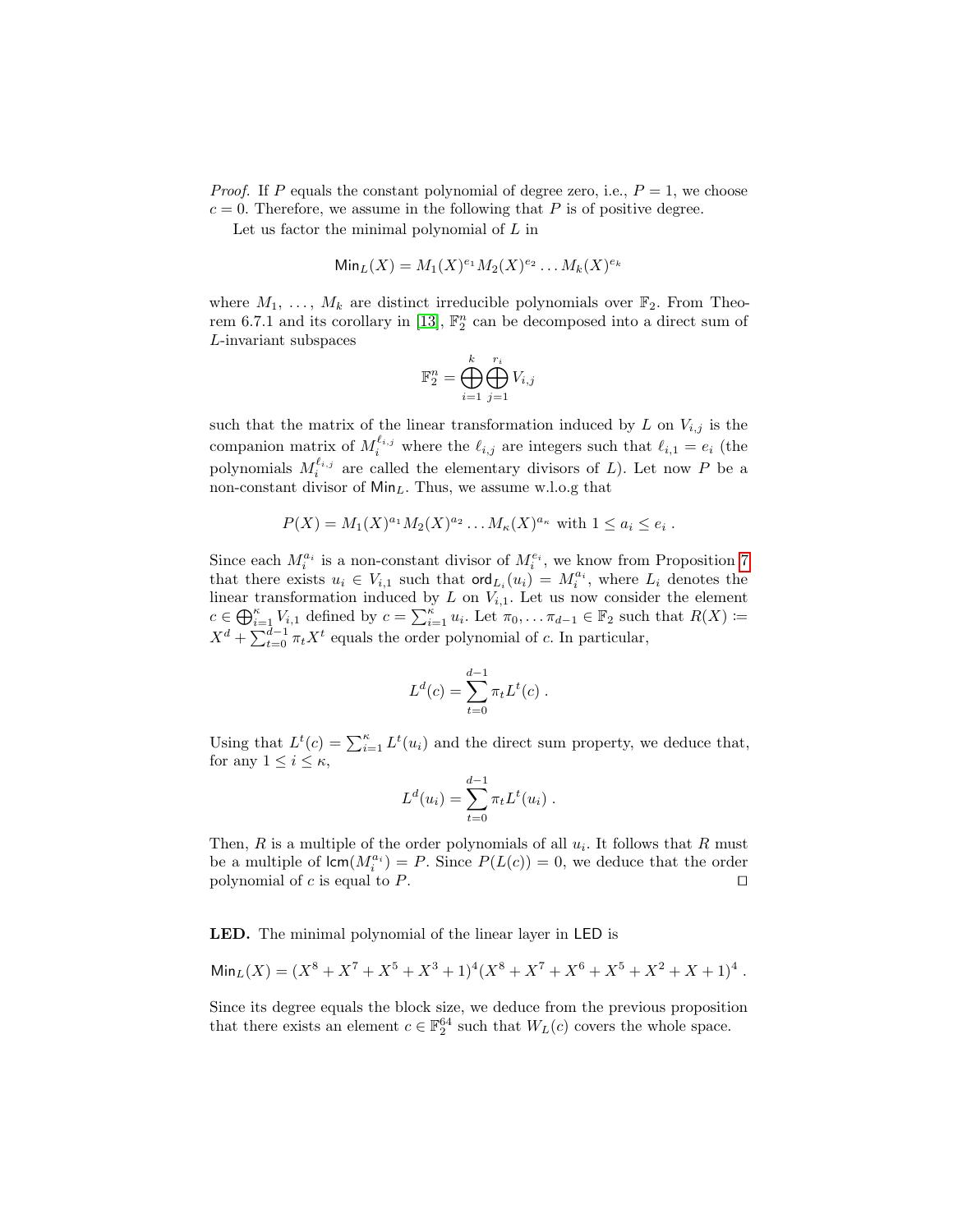**Skinny.** The linear layer in Skinny with a 16s-bit state,  $s \in \{4, 8\}$ , is an  $\mathbb{F}_{2^s}$ linear permutation of  $(\mathbb{F}_{2^s})^{16}$  defined by a  $(16 \times 16)$  matrix M with coefficients in  $\mathbb{F}_2$ . Moreover, the multiplicative order of this matrix in  $GL(16, \mathbb{F}_2)$  equals 16, implying that the minimal polynomial of L is a divisor of  $X^{16} + 1$ . It can actually be checked that  $(M + \mathsf{Id}_{16})^e \neq 0$  for all  $e < 16$ , implying that

$$
Min_L(X) = X^{16} + 1 = (X + 1)^{16}
$$

.

It follows that there exist some elements  $c \in (\mathbb{F}_{2^s})^{16}$  such that  $\dim W_L(c) = d$  for any value of d between 1 and 16. Elements c which generate a subspace  $W_L(c)$ of given dimension can be easily exhibited using the construction detailed in the proof of Prop. 7. Indeed, up to a change of basis, the matrix of L in  $GL(16, \mathbb{F}_2)$ corresponds to the companion matrix of  $(X^{16} + 1)$ , i.e., to a mere rotation of 16-bit vectors. In other words, we can find a matrix  $U \in GL(16, \mathbb{F}_2)$  such that  $M = U \times C(X^{16} + 1) \times U^{-1}$ . Let us now consider elements  $c \in (\mathbb{F}_{2^s})^{16}$  for which only the least significant bits of the cells can take non-zero values. Let  $b$  be the 16-bit vector corresponding to these least significant bits, then dim  $W_L(c) = d$ where d is the length of the shortest LFSR generating  $b' = U^{-1}b$ . Table 1 provides some examples of such elements for various dimensions.

**Table 1:** Examples of  $c \in (\mathbb{F}_{2^s})^{16}$  and the corresponding dimensions of  $W_L(c)$ .

| $U^{-1} \times b$ | h                | $\dim W_L(c)$ |
|-------------------|------------------|---------------|
| 1111111111111111  | 0011001100110011 |               |
| 1010101010101010  | 1111111111111111 | 2             |
| 1100110011001100  | 1001100110011001 | 3             |
| 1000100010001000  | 1011101110111011 |               |
| 1000000000000000  | 1111010111110001 | 16            |
|                   |                  |               |

Prince. The minimal polynomial of the linear layer in Prince is

$$
\begin{aligned} \text{Min}_L(X) &= X^{20} + X^{18} + X^{16} + X^{14} + X^{12} + X^8 + X^6 + X^4 + X^2 + 1 \\ &= (X^4 + X^3 + X^2 + X + 1)^2 (X^2 + X + 1)^4 (X + 1)^4 \,. \end{aligned}
$$

The maximal dimension of  $W_L(c)$  is then 20 and the factorization of Min<sub>L</sub> shows that there exist elements which generate subspaces of much lower dimension.

Mantis and Midori-64. Mantis and Midori-64 share the same linear layer, which has minimal polynomial

$$
\operatorname{Min}_L(X) = (X+1)^6.
$$

We deduce that dim  $W_L(c) \leq 6$ .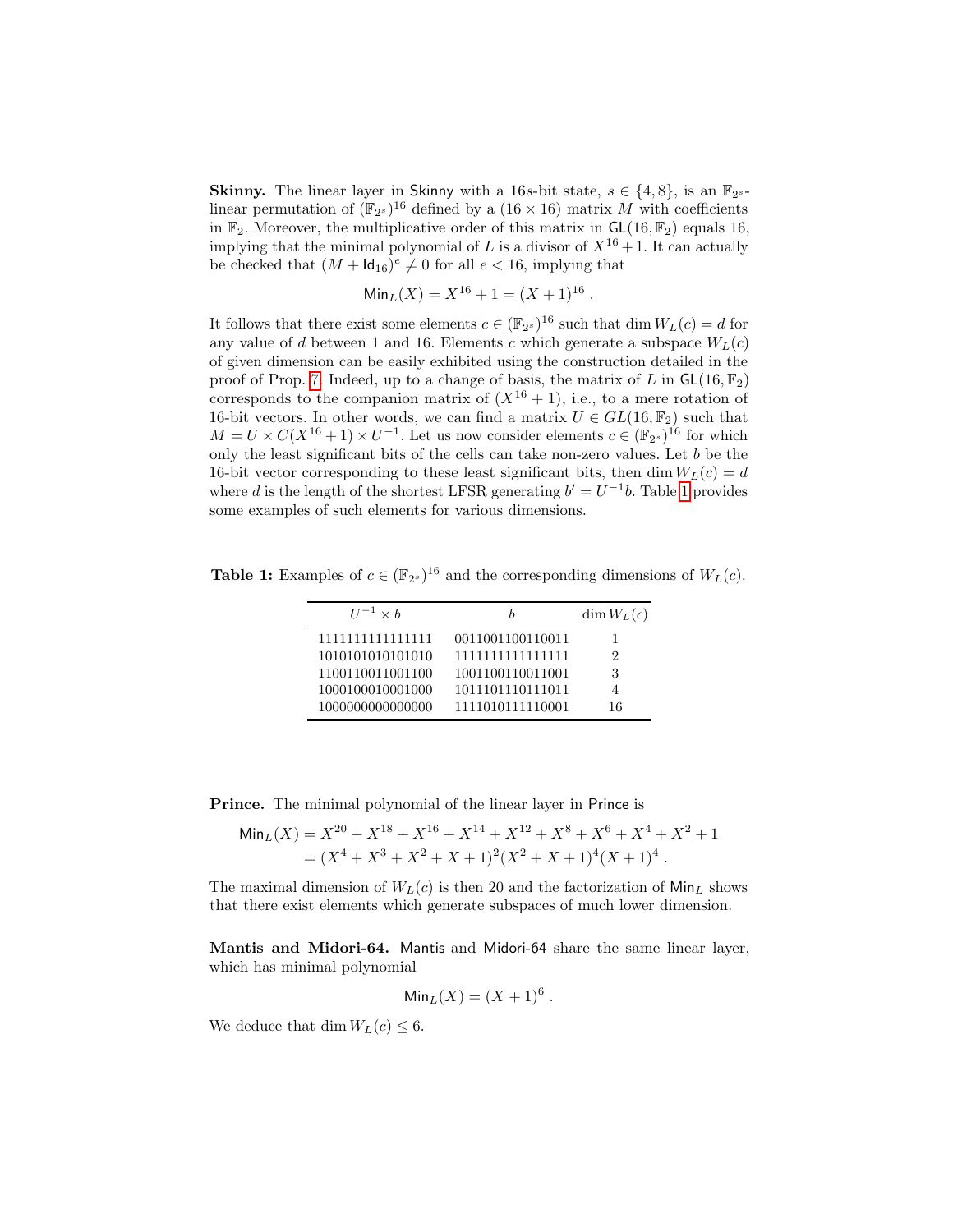#### 4.2 Considering More Round Constants

We can now consider more than one round constant and determine the maximum dimension of  $W_L(c_1, \ldots, c_t)$  spanned by t elements. This value is related to the so-called invariant factor form (aka rational canonical form) of the linear layer, as defined in the following proposition.

**Proposition 9.** (Invariant factors)[8, Page 476] Let L be a linear permutation of  $\mathbb{F}_2^n$ . A basis of  $\mathbb{F}_2^n$  can be found in which the matrix of L is of the form

$$
\begin{pmatrix}\nC(Q_r) \\
C(Q_{r-1}) \\
\vdots \\
C(Q_1)\n\end{pmatrix}
$$

for polynomials  $Q_i$  such that  $Q_r | Q_{r-1} | \cdots | Q_1$ . The polynomial  $Q_1$  equals the minimal polynomial of L. In this decomposition, the  $Q_i$  are called the invariant factors of  $L$ .

The invariant factors of the linear layer then define the maximal value of  $W_L(c_1, \ldots, c_t)$ , as stated in Theorem 1 which we restate below. A complete proof is given in Appendix A.

**Theorem 1.** Let  $Q_1, \ldots, Q_r$  be the invariant factors of the linear layer L and let  $t < r$ . Then

$$
\max_{c_1,\dots,c_t \in \mathbb{F}_2^n} \dim W_L(c_1,\dots,c_t) = \sum_{i=1}^t \deg Q_i.
$$

Most notably, the minimal number of elements that must be considered in D in order to generate a space  $W<sub>L</sub>(D)$  of full dimension is equal to the number of invariant factors of the linear layer.

Prince. The linear layer of Prince has 8 invariant factors:

$$
Q_1(X) = Q_2(X) = \text{Min}_L(X)
$$
  
=  $X^{20} + X^{18} + X^{16} + X^{14} + X^{12} + X^8 + X^6 + X^4 + X^2 + 1$   

$$
Q_3(X) = Q_4(X) = X^8 + X^6 + X^2 + 1 = (X+1)^4(X^2 + X + 1)^2
$$
  

$$
Q_5(X) = Q_6(X) = Q_7(X) = Q_8(X) = (X+1)^2
$$

Then, from any set  $D$  with 5 elements, the maximal dimension we can get for  $W_L(D)$  is  $20+20+8+8+2=58$ , while we get 56 for the particular D derived from the effective round constants  $D = \{\alpha, RC_1 + RC_2, RC_1 + RC_3, RC_1 + RC_4, RC_1 +$  $RC<sub>5</sub>$ . We can then see that the round constants are not optimal, but that we can never achieve the full dimension with the number of rounds used in Prince.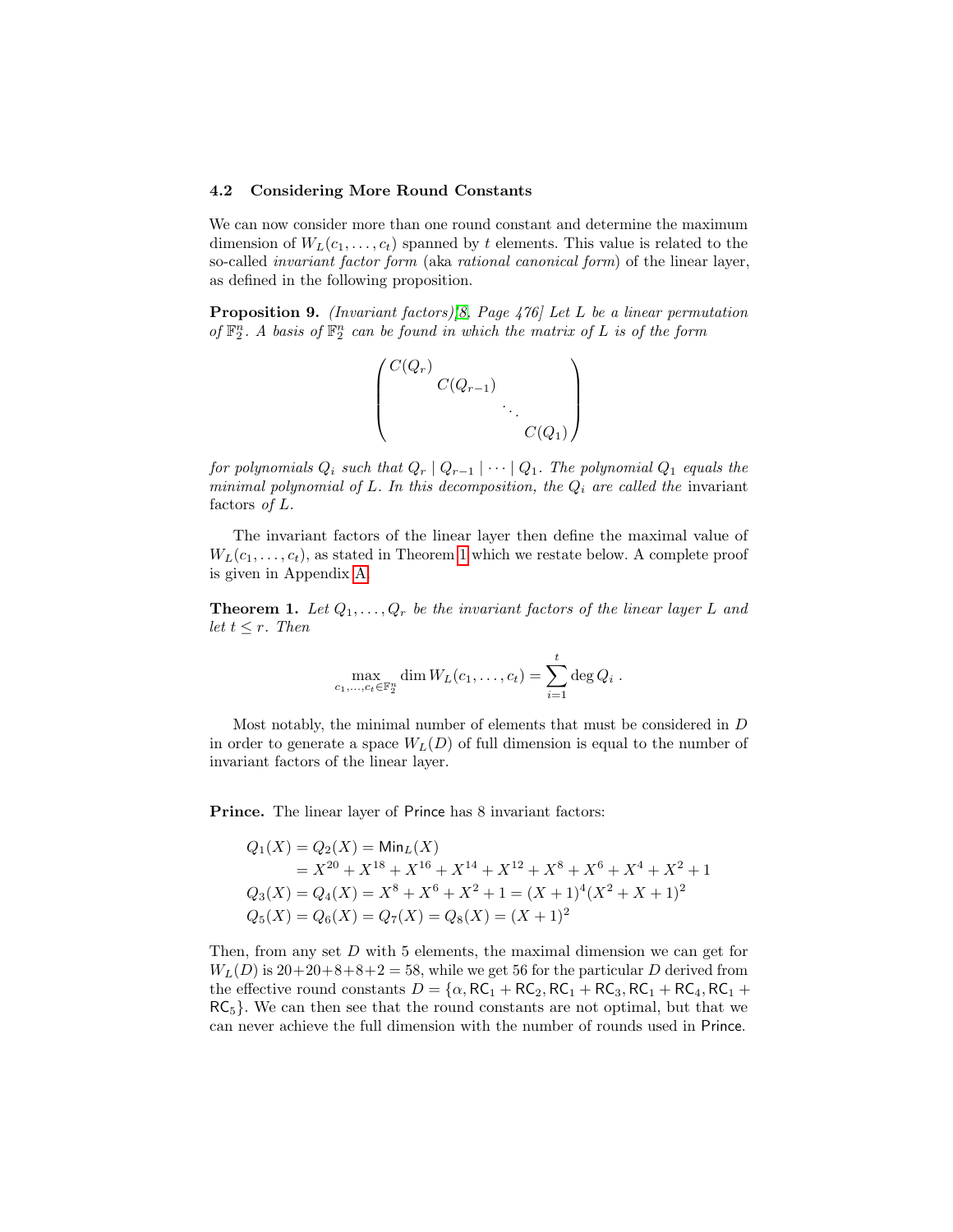Mantis and Midori-64. The linear layer of Mantis (resp. Midori-64) has 16 invariant factors:

$$
Q_1(X) = \dots, Q_8(X) = (X+1)^6
$$
 and  $Q_9(X) = \dots, Q_{16}(X) = (X+1)^2$ .

From the set D of size 7 (resp. 8) obtained from the actual round constants of Mantis<sub>7</sub> (resp. Mantis<sub>8</sub>), we generate a space  $W<sub>L</sub>(D)$  of dimension 42 (resp. 48) which is then optimal. We also see that one needs at least 16 round constant differences  $c_1, \ldots, c_{16}$  to cover the whole input space. It is worth noticing that the round constants in Midori are only non-zero on the least significant bit in each cell, implying that  $W_L(D)$  has dimension at most 16. This is the main weakness of Midori-64 with respect to invariant attacks and this explains why the use of the same linear in Mantis does not lead to a similar attack.

The maximal dimension we can reach from a given number of round constants for the linear layers of Prince and of Mantis is then depicted in Fig. 1 in Section 1.

#### 4.3 Choosing Random Round Constants

Often, the round constants of a cipher are chosen randomly. In this section, we want to compute the probability that a set of uniformly random chosen elements D generates a space  $W_L(D)$  of maximal dimension. Again, we first consider the case of a single constant, i.e.,  $D = \{c\}.$ 

**Proposition 10.** Let L be a linear permutation of  $\mathbb{F}_2^n$ . Assume that

Min<sub>L</sub>
$$
(X) = M_1(X)^{e_1} M_2(X)^{e_2} \dots M_k(X)^{e_k}
$$

where  $M_1, \ldots, M_k$  are distinct irreducible polynomials over  $\mathbb{F}_2$ . Then, the probability for a uniformly chosen  $c \in \mathbb{F}_2^n$  to obtain  $\dim W_L(c) = \deg \mathsf{Min}_L$  is

$$
\mathrm{Pr}_{c \leftarrow \mathbb{F}_2^n}[\dim W_L(c) = \deg \mathrm{Min}_L] = \prod_{i=1}^k \left(1 - \frac{1}{2^{\mu_i \deg M_i}}\right),
$$

where  $\mu_i$  is the number of invariant factors of L which are multiples of  $M_i^{e_i}$ .

Proof. We use the decomposition based on the elementary divisors, as in the proof of Prop. 8. From [13, Page 308],  $\mathbb{F}_2^n$  can be decomposed into a direct sum

$$
\mathbb{F}_2^n = \bigoplus_{i=1}^k \bigoplus_{j=1}^{r_i} V_{i,j}
$$

such that the matrix of the linear transformation induced by  $L$  on  $V_{i,j}$  is the companion matrix of  $M_i(X)^{\ell_{i,j}}$  where, for each i, the  $\ell_{i,j}$ ,  $1 \leq j \leq r_i$ , form a decreasing sequence of integers such that  $\ell_{i,1} = e_i$ . Then, the minimal polynomial of any element u in  $V_{i,j}$  is a divisor of  $M_i(X)^{\ell_{i,j}}$ . It follows that, if  $c = \sum_{i=1}^k \sum_{j=1}^{r_i} u_{i,j} \in \bigoplus_{i=1}^k \bigoplus_{j=1}^{r_i} V_{i,j}$ , ord $_L(c) = \mathsf{Min}_L$  if and only if, for any  $i$ , there exists an index j such that  $\text{ord}_L(u_{i,j}) = M_i^{e_i}$ . Obviously, this situation can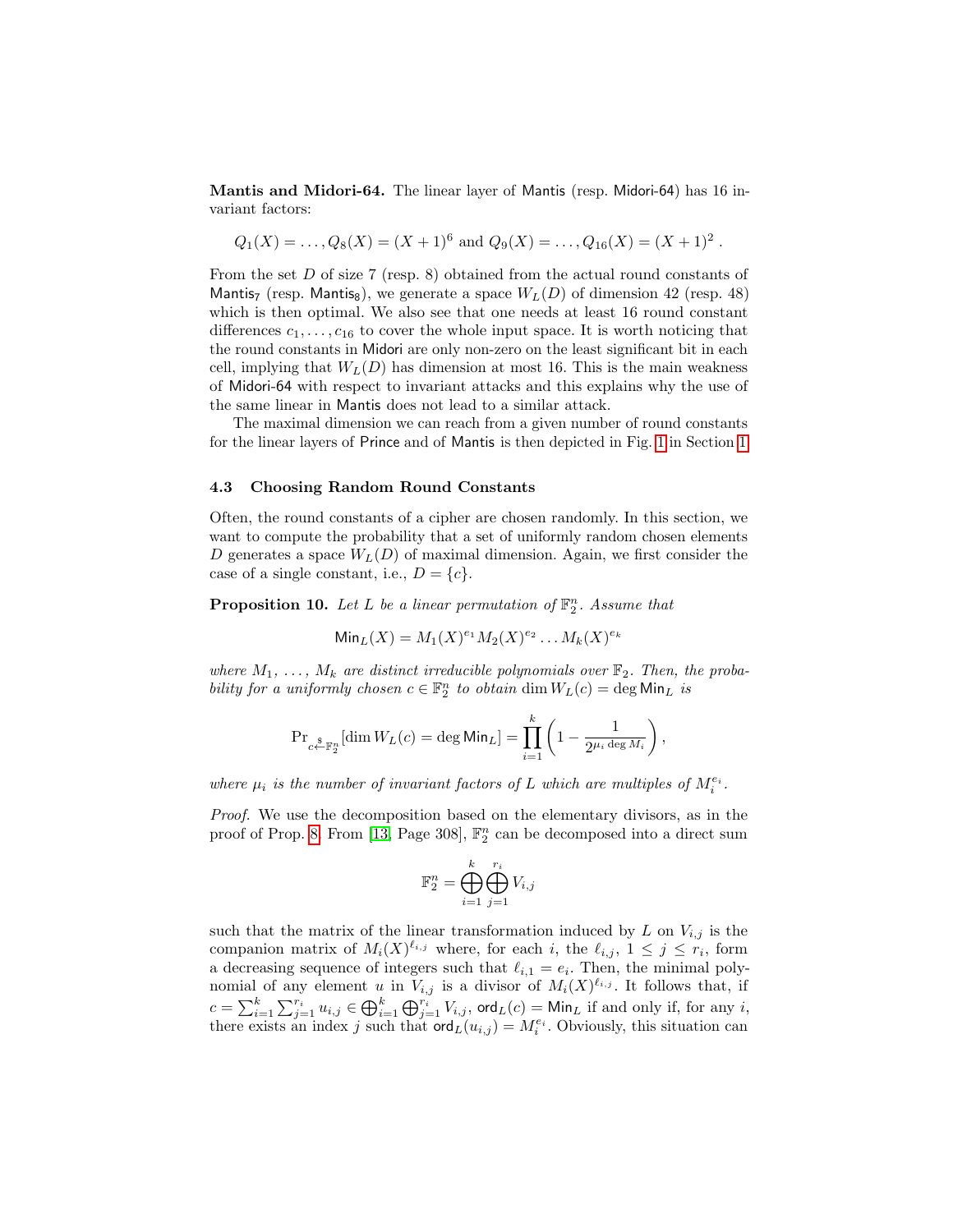only occur if  $\ell_{i,j} = e_i$ . This last condition is equivalent to the fact that  $j \leq \mu_i$ , where  $\mu_i = \max\{j : \ell_{i,j} = e_i\}$ . Using that the invariant factors of L are related to the decomposition of  $Min<sub>L</sub>$  by

$$
Q_v = \prod_{i=1}^k M_i^{\ell_{i,v}}
$$

where  $\ell_{i,v} = 0$  if  $v > r_i$ , we deduce that  $\mu_i$  is the number of invariant factors  $Q_v$ which are multiples of  $M_i^{e_i}$ . Let us now define the event

$$
E_{i,j}:\quad \text{ord}_L(u_{i,j})=M_i^{\ell_{i,j}}\ .
$$

Then, we have

$$
\mathrm{Pr}_{c \leftarrow \mathbb{F}_2^n}[\dim W_L(c) = \deg \mathrm{Min}_L] = \prod_{i=1}^k \mathrm{Pr}\left[\bigcup_{j=1}^{\mu_i} E_{i,j}\right].
$$

It is important to note that for a fixed i, the probability of the event  $E_{i,j}$  is the same for all j. This probability corresponds to the proportion of polynomials of degree less than  $\deg(M_i^{\ell_{i,j}})$  which are coprime to  $M_i^{\ell_{i,j}}$ . Indeed, as noticed in the proof of Prop 7, there is a correspondence between the elements in  $V_{i,j}$  and the initial states of the LFSR with characteristic polynomial  $M_i^{\ell_{i,j}}$ . Recall that the number of polynomials coprime to a given polynomial  $P$  is

$$
\phi(P) \coloneqq |\{f \in \mathbb{F}_2[X] \mid \deg(f) < \deg(P), \, \gcd(f, P) = 1\}|.
$$

If P is irreducible, then for any power of P we have  $\phi(P^k) = 2^{(k-1) \deg P} (2^{\deg P} - 1)$ . We then deduce that

$$
\Pr[E_{i,j}] = \frac{\phi(M_i^{\ell_{i,j}})}{2^{\ell_{i,j} \deg M_i}} = \frac{2^{(\ell_{i,j}-1) \deg M_i} (2^{\deg M_i} - 1)}{2^{\ell_{i,j} \cdot \deg M_i}} = 1 - \frac{1}{2^{\deg M_i}}.
$$

To compute  $Pr[\bigcup_{j=1}^{\mu_i} E_{i,j}]$ , we use the inclusion-exclusion principle and obtain

$$
\Pr\left[\bigcup_{j=1}^{\mu_i} E_{i,j}\right] = \sum_{j=1}^{\mu_i} (-1)^{j-1} {\mu_i \choose j} \left(1 - \frac{1}{2^{\deg M_i}}\right)^j = \left(1 - \frac{1}{2^{\mu_i \deg M_i}}\right).
$$

LED. The minimal polynomial of the linear layer in LED is

Min<sub>L</sub>
$$
(X) = (X^8 + X^7 + X^5 + X^3 + 1)^4 (X^8 + X^7 + X^6 + X^5 + X^2 + X + 1)^4
$$
.

A single constant c is sufficient to generate the whole space. Since  $\mathsf{Min}_L$  has two irreducible factors, each of of degree 8, we get from the previous proposition that the probability that  $W_L(c) = \mathbb{F}_2^{64}$  for a uniformly chosen constant c is

$$
Pr[W_L(c) = \mathbb{F}_2^{64}] = (1 - 2^{-8})^2 \approx 0.9922.
$$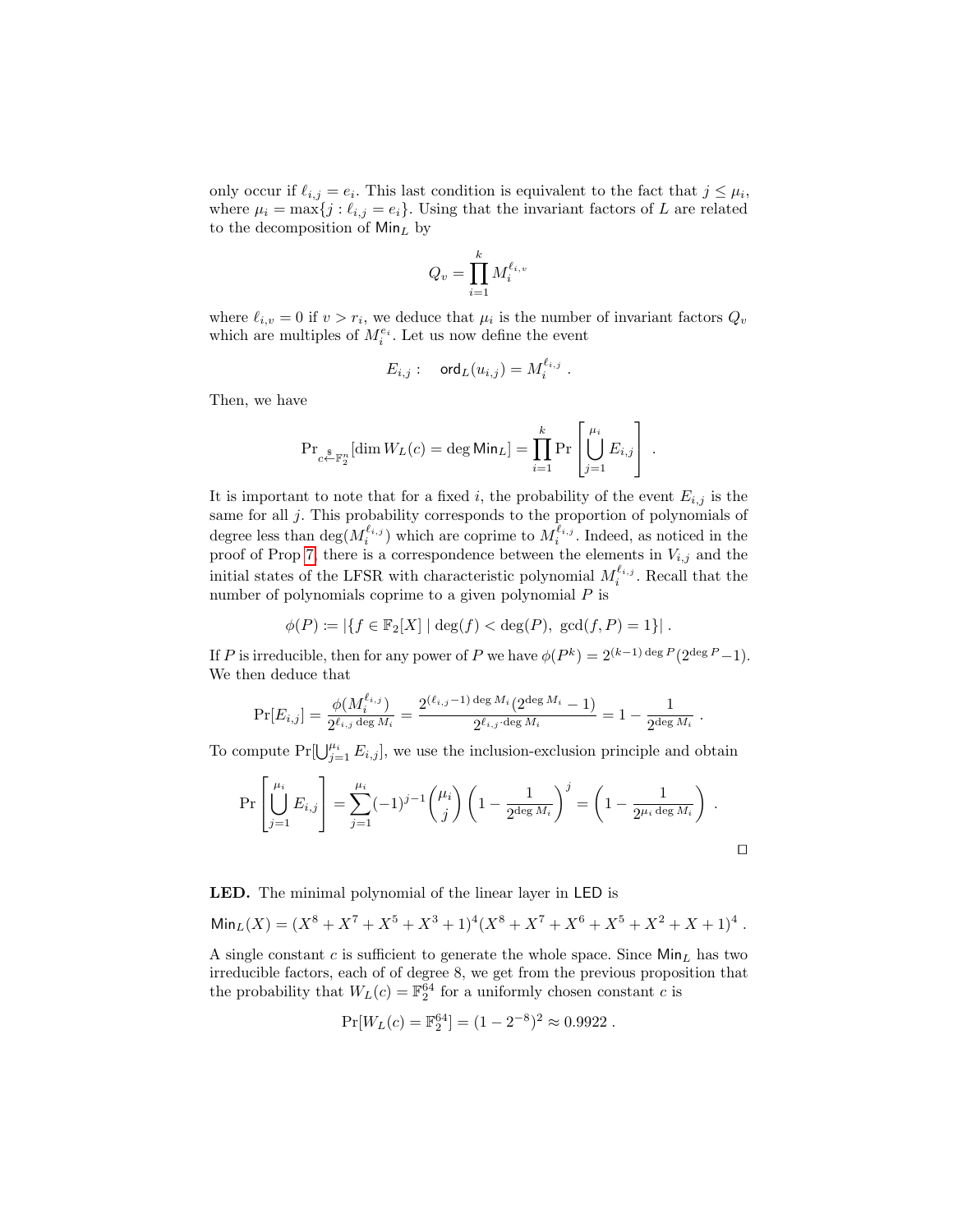Probability to generate the whole space with several random constants. We now give a formula for the probability to get the maximal dimension with  $t$  randomly chosen round elements, when  $t$  varies. This probability highly depends on the degrees of the irreducible factors of the minimal polynomial of L. A full proof is given in Appendix B.

**Theorem 2.** Let L be a linear permutation of  $\mathbb{F}_2^n$ . Assume that

 $\textsf{Min}_L(X) = M_1(X)^{e_1} M_2(X)^{e_2} \dots M_k(X)^{e_k}$ 

where  $M_1, \ldots, M_k$  are distinct irreducible polynomials over  $\mathbb{F}_2$ . Then, the probability that  $W_L(c_1, \dots, c_t)$  equals  $\mathbb{F}_2^n$  is

$$
\mathrm{Pr}_{c_1,\ldots,c_t \stackrel{\$}{\leftarrow} \mathbb{F}_2^n} [W_L(c_1,\cdots,c_t) = \mathbb{F}_2^n] = \prod_{j=1}^k \prod_{i_j=0}^{r_j-1} \left(1 - \frac{1}{2^{(t-i_j) \deg(M_j)}}\right) ,
$$

where  $r_j$  is the number of invariant factors of L which are multiples of  $M_j$ .

It is worth noticing that, when  $t < r$  with r the number of invariant factors, the product equals zero which corresponds to the fact that we need at least r constants to generate the whole space.

Prince. Recall that the minimal polynomial of the linear layer in Prince is

$$
\begin{aligned} \text{Min}_L(X) &= X^{20} + X^{18} + X^{16} + X^{14} + X^{12} + X^8 + X^6 + X^4 + X^2 + 1 \\ &= (X^4 + X^3 + X^2 + X + 1)^2 (X^2 + X + 1)^4 (X + 1)^4 \,. \end{aligned}
$$

It then has three irreducible factors

$$
M_1(X) = X^4 + X^3 + X^2 + X + 1, M_2(X) = X^2 + X + 1
$$
 and  $M_3(X) = (X + 1)$ .

Moreover, we know that the eight invariant factors of  $L$  are

$$
Q_1(X) = Q_2(X) = \text{Min}_L(X),
$$
  
\n
$$
Q_3(X) = Q_4(X) = (X+1)^4(X^2+X+1)^2,
$$
  
\n
$$
Q_5(X) = Q_6(X) = Q_7(X) = Q_8(X) = (X+1)^2.
$$

We then deduce that  $\mu_1 = 2$ ,  $\mu_2 = 2$  and  $\mu_3 = 4$ . Prop. 10 then implies that dim  $W_L(c) \leq 20$  and

$$
Pr[\dim W_L(c) = 20] = (1 - 2^{-8})(1 - 2^{-4})^2 \approx 0.8755
$$

for a uniformly chosen c. Since L has 8 invariant factors, at least  $t = 8$  elements  $c_1, \ldots, c_8$  are needed to reach  $W_L(c_1, \ldots, c_t) = \mathbb{F}_2^{64}$ . The number of invariant factors in which each of the  $M_i$  appears is given by  $r_1 = 2$ ,  $r_2 = 4$  and  $r_3 = 8$ . From Theorem 2, we get that the probability that  $W_L(c_1, \ldots, c_8) = \mathbb{F}_2^{64}$  is

$$
\prod_{i=0}^{1} \left(1 - 2^{-(8-i)\cdot 4}\right) \times \prod_{i=0}^{3} \left(1 - 2^{-(8-i)\cdot 2}\right) \prod_{i=0}^{7} \left(1 - 2^{-(8-i)}\right) \simeq 0.2895.
$$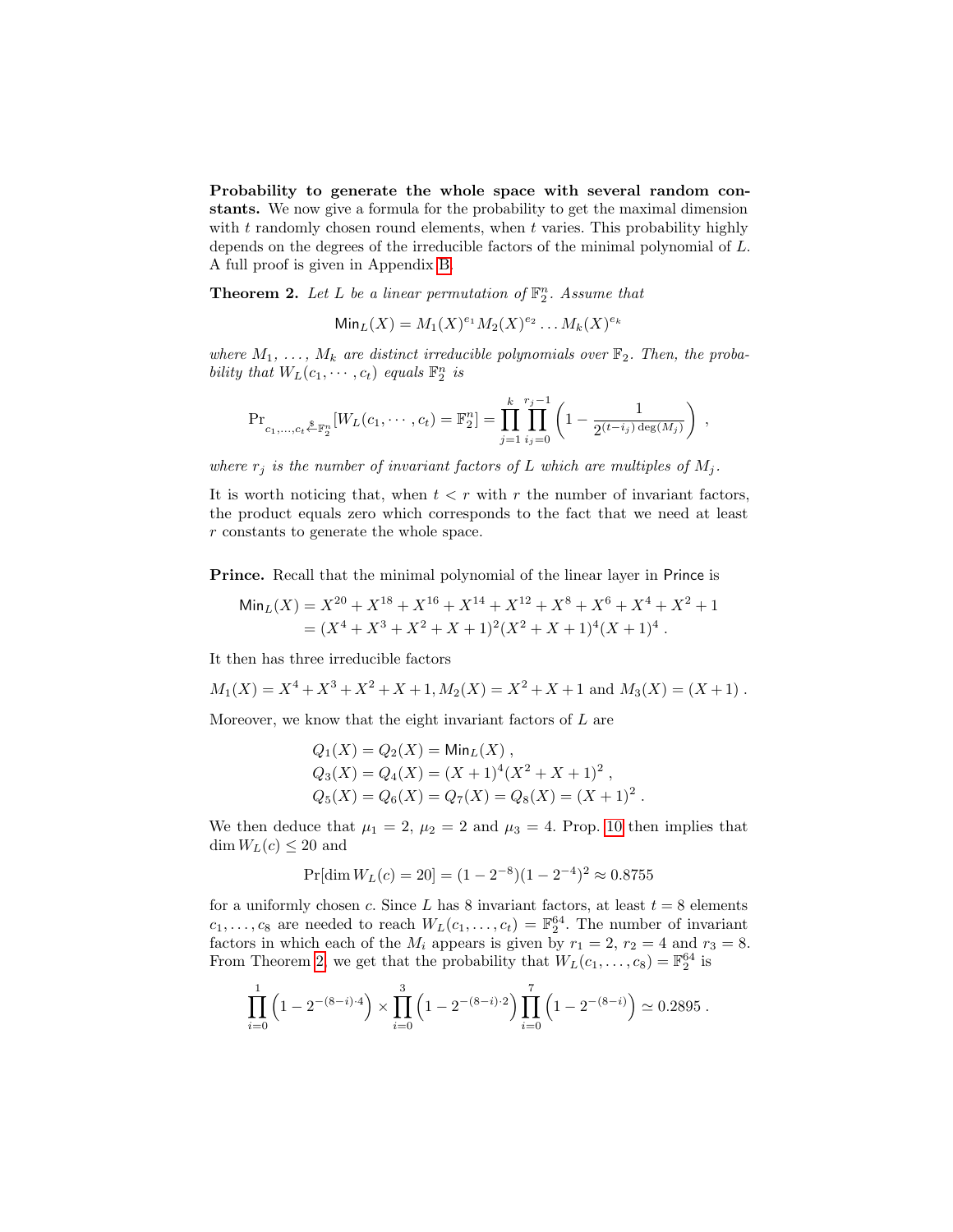Mantis and Midori-64. The minimal polynomial of the linear layer of Mantis and Midori-64 has a single irreducible factor, which is  $(X + 1)$ . This linear layer has 16 invariant factors. Since the first 8 invariant factors equal the minimal polynomial, which has degree 6, we derive from Prop. 10 that the probability that a uniformly chosen element generates a subspace of dimension 6 is

$$
Pr[\dim W_L(c) = 6] = (1 - 2^{-8}) \approx 0.9961.
$$

We need at least 16 elements  $c_1, \ldots, c_{16}$  to cover the whole space and this occurs with probability

$$
\prod_{j=1}^{16} \left( 1 - \frac{1}{2^j} \right) \simeq 0.28879 .
$$

It is worth noticing that when we increase the number of random round constants from 16 to 20, this probability increases to 0.93879.

Figure 2 in Section 1 shows how the probability that the whole space is covered increases with the number of randomly chosen elements, for the linear layers of LED, Skinny-64, Prince and Mantis. The fact that the curve corresponding to Skinny-64, Prince and Mantis have a similar shape comes from the fact that all three linear layers have a minimal polynomial divisible by  $(X + 1)$ , and this factor appears in all invariant factors. Then, the term corresponding to the irreducible factor of degree 1, namely

$$
\prod_{j=t-r+1}^{t} \left(1 - \frac{1}{2^j}\right)
$$

is the dominant term in the formula in Theorem 2. Most notably, for  $t = r$ , the probability is close to  $(1-2^{-1})(1-2^{-2})(1-2^{-3})(1-2^{-4}) \simeq 0.3$ .

# 5 Conclusion

For lightweight substitution-permutation ciphers with a simple key schedule, we provided a detailed analysis on the impact of the design of the linear layer and the particular choice of the round constants to the applicability of both the invariant subspace attack and the recently published nonlinear invariant attack. We did this analysis in a framework which unifies both of these attacks as so-called invariant attacks. With an algorithmic approach, a designer is now able to easily check the soundness of the chosen round constants, in combination with the choice of the linear layer, with regard to the resistance against invariant attacks and can thus easily avoid possible weaknesses by design. We stress that in many cases, this analysis can be done independently of the choice of the substitution layer. We directly applied our methods to several existing lightweight ciphers and showed in particular why Skinny-64-64, Prince, and Mantis<sub>7</sub> are secure against invariant attacks; unless the adversary exploits weaknesses which are not based on weaknesses of the underlying building blocks, i.e., substitution layer and linear layer. In fact, we are not aware of any such strong attacks in the literature.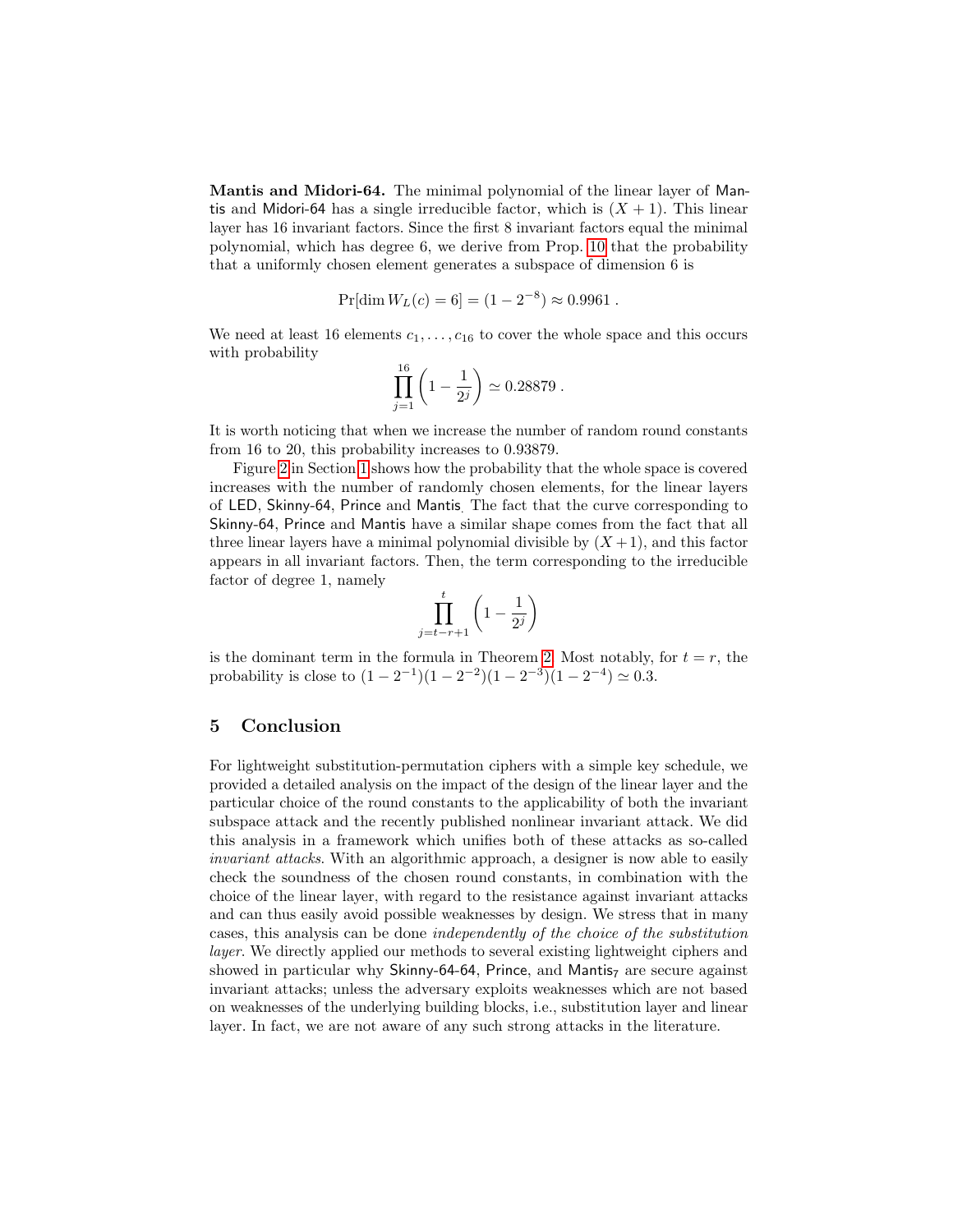As future work, one can think about further generalizations of invariant attacks. As it was already mentioned in [21], it would be interesting to know if one can make use of statistical invariant attacks, i.e., invariant attacks that only work with a certain probability instead for all possible plaintexts. A further generalization could consider different invariants for the particular building blocks in each round of the analyzed primitive.

### Acknowledgements

This work was partially supported by the DFG Research Training Group GRK 1817 Ubicrypt and the French Agence Nationale de la recherche through the BRUTUS project under contract ANR-14-CE28-0015.

# A Proof of Theorem 1

In the whole section, we represent  $L$  in invariant factor form as in Prop. 9. We denote by  $V_1, \ldots, V_r$  the invariant subspaces such that  $\mathbb{F}_2^n = \bigoplus_{i=1}^r V_i$  and the linear transformation induced by L on  $V_i$ , denoted  $L_{|V_i}$ , is represented by the companion matrix  $C(Q_i)$ . We define  $\mathbf{e}_{\mathbf{V_i}}$  as the first unit vector in  $V_i$ , i.e.,  $V_i = \langle L^k(\mathbf{e}_{\mathbf{V_i}}), 0 \le k < \deg Q_i \rangle$  and  $\text{ord}_{L_{|V_i}}(\mathbf{e}_{\mathbf{V_i}}) = Q_i$ . Using Prop. 7, one can prove the following lemma.

**Lemma 3.** Let  $t \leq r$ . Then

$$
\max_{c_1,\ldots,c_t\in\mathbb{F}_q^n} \dim W_L(c_1,\ldots,c_t) \geq \sum_{i=1}^t \deg Q_i.
$$

*Proof.* We choose  $c_1 = \mathbf{e}_{\mathbf{V}_1}$  and obtain  $W_L(c_1) = W_{L_{|V_1}}(c_1) = V_1$ . Then dim  $V_1$ equals deg Q<sub>1</sub>. We now continue with  $L_{|V_2\oplus\cdots\oplus V_m}$  which has minimal polynomial  $Q_2$  and choose  $c_2$  accordingly. Iterating this until  $c_t$ , we construct  $W_L(c_1, \ldots, c_t)$ as the direct sum  $\bigoplus_{i=1}^t W_L(c_i)$  which has dimension  $\sum_{i=1}^t \deg Q_i$  $\Box$ 

In order to prove equality, we need the following two lemmas.

**Lemma 4.** Let c in  $\mathbb{F}_2^n = \bigoplus_{j=1}^r V_j$  be represented as  $c = \sum_{j \in \mathcal{J}} u_j$  with  $\mathcal{J} \subseteq$  $\{1,\ldots,r\}$  and  $u_j \in V_j \setminus \{0\}$ . Then  $W_L(c) \subseteq W_L(\bar{c})$  with  $\bar{c} := \sum_{j \in \mathcal{J}} \mathbf{e}_{\mathbf{V}_j}$ .

*Proof.* Let  $v \in W_L(c)$ . Then

$$
v = \sum_{i \in \mathbb{N}} \alpha_i L^i(c) = \sum_{i \in \mathbb{N}} \alpha_i L^i(\sum_{j \in \mathcal{J}} u_j) = \sum_{i \in \mathbb{N}} \sum_{j \in \mathcal{J}} \alpha_i L^i(u_j)
$$
  
= 
$$
\sum_{i \in \mathbb{N}} \sum_{j \in \mathcal{J}} \alpha_i L^i(\sum_{k \in \mathbb{N}} \beta_k L^k(\mathbf{e}_{\mathbf{V}_j})) = \sum_{i \in \mathbb{N}} \sum_{j \in \mathcal{J}} \sum_{k \in \mathbb{N}} \alpha_i \beta_k L^{i+k}(\mathbf{e}_{\mathbf{V}_j})
$$
  
= 
$$
\sum_{i \in \mathbb{N}} \sum_{k \in \mathbb{N}} \alpha_i \beta_k L^{i+k}(\sum_{j \in \mathcal{J}} \mathbf{e}_{\mathbf{V}_j}) = \sum_{i \in \mathbb{N}} \sum_{k \in \mathbb{N}} \alpha_i \beta_k L^{i+k}(\bar{c}) \in W_L(\bar{c}).
$$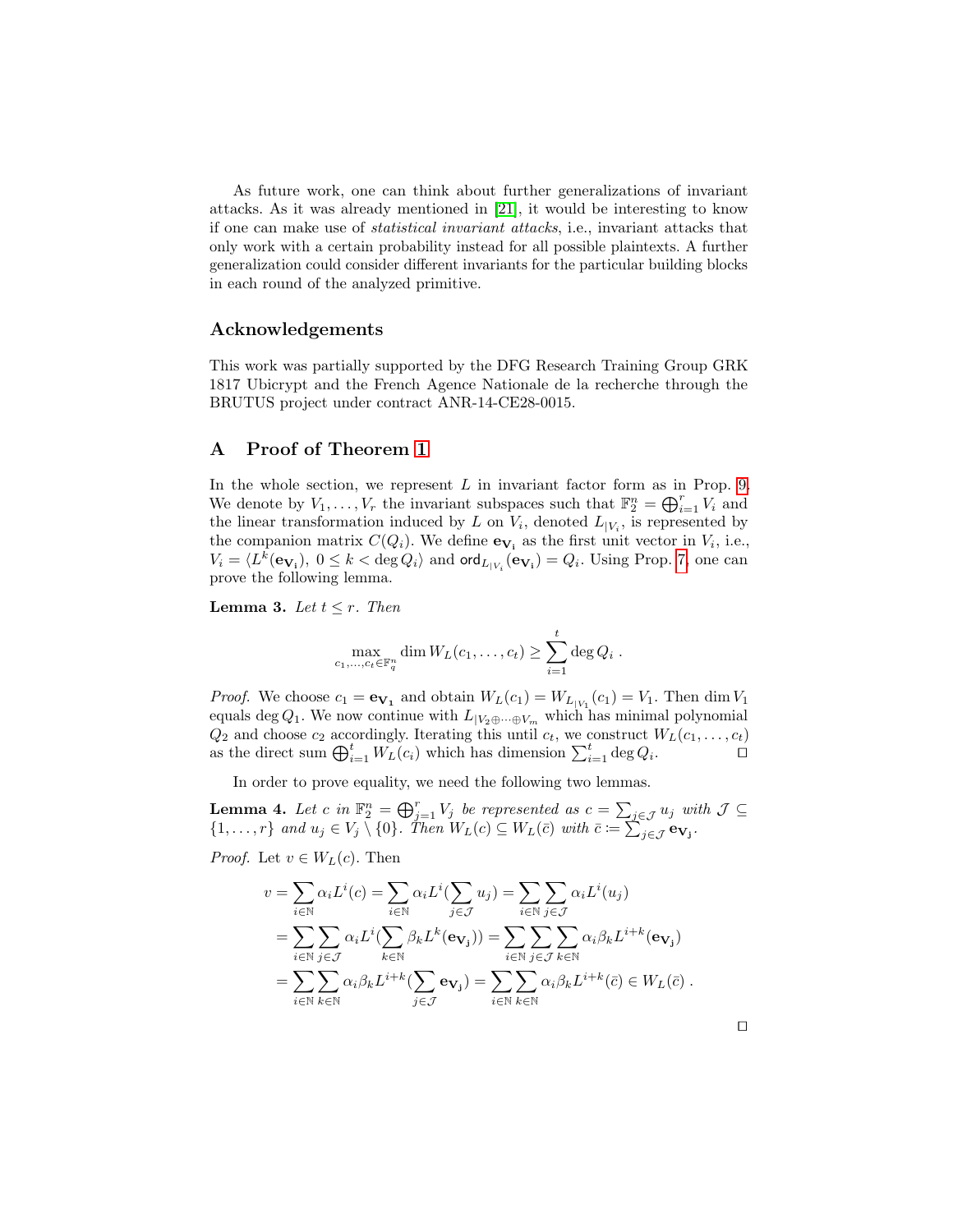This implies that for any  $c_1, \ldots, c_t \in \mathbb{F}_2^n$ , it is  $W_L(c_1, \ldots, c_t) \subseteq W_L(\bar{c}_1, \ldots, \bar{c}_t)$ . Thus, we can assume w.l.o.g. that all  $c_i$  are of the form  $\bar{c}_i = \sum_{j=1}^r \gamma_{ij} \mathbf{e}_{\mathbf{V}_j}$  with  $\gamma_{ij} \in \mathbb{F}_2$ . Then, to any t-tuple  $(c_1, \ldots, c_t) \in (\mathbb{F}_2^n)^t$  where each  $c_i$  is of the form described above, we associate a  $t \times t$  matrix  $\mathbf{M}_{(c_1,...,c_t)} := [\gamma_{ij}]_{i,j}$  over  $\mathbb{F}_2^n$ .

**Lemma 5.** Let  $(c_1, \ldots, c_t) \in (\mathbb{F}_2^n)^t$  be such that  $c_i = \sum_{j=1}^r \gamma_{ij} \mathbf{e}_{\mathbf{V}_j}$  and let  $\mathbf{M}_{(c_1,...,c_t)}$  be any matrix obtained from  $\mathbf{M}_{(c_1,...,c_t)}$  by elementary row operations. Then, for  $(c'_1, \ldots, c'_t)$  corresponding to  $\mathbf{M}_{(c'_1, \ldots, c'_t)}$ , we have

$$
W_L(c'_1,\ldots,c'_t)=W_L(c_1,\ldots,c_t).
$$

*Proof.* For a  $t \times t$  matrix over  $\mathbb{F}_2$ , an elementary row operation is either

- (i) a swap of two different rows or
- (ii) an addition of one row to another.

Transforming a matrix  $\mathbf{M}_{(c_1,...,c_r,...,c_s,...,c_t)}$  by operation (i) results in the matrix  $\mathbf{M}_{(c_1,...,c_s,...,c_r,...,c_t)}$  and obviously  $\sum_{i=1}^t W_L(c_i)$  is commutative.

We therefore only have to show that for two constants  $c_r, c_s$  the equality  $W_L(c_r) + W_L(c_s) = W_L(c_r + c_s) + W_L(c_s)$  holds. Let  $v \in W_L(c_r) + W_L(c_s)$ . Then,

$$
u = \sum_{i \in \mathbb{N}} (\alpha_i L^i(c_r) + \beta_i L^i(c_s)) = \sum_{i \in \mathbb{N}} (\alpha_i L^i(c_r) + \alpha_i L^i(c_s) + \alpha_i L^i(c_s) + \beta_i L^i(c_s))
$$
  
= 
$$
\sum_{i \in \mathbb{N}} (\alpha_i L^i(c_r + c_s) + (\alpha_i + \beta_i)L^i(c_s)) \in W_L(c_r + c_s) + W_L(c_s).
$$

The other inclusion  $\supseteq$  follows accordingly.  $\Box$ 

Now, we can prove the main theorem.

*Proof (of Theorem 1)*. The only thing left to show is  $\leq$ . Given  $c_1, \ldots, c_t \in \mathbb{F}_2^n$ with  $t \leq r$ . By Lemma 4,  $W_L(c_1, \ldots, c_t) \subseteq W_L(\bar{c}_1, \ldots, \bar{c}_t)$  for appropriate  $\bar{c}_i =$  $\sum_{j=1}^r \gamma_{ij} \mathbf{e}_{\mathbf{V_j}}$  with  $\gamma_{ij} \in \mathbb{F}_2$ .

Consider the matrix  $\mathbf{M}_{(\bar{c}_1,\ldots,\bar{c}_t)}$ . Using elementary row operations, one can bring  $\mathbf{M}_{(\bar{c}_1,...,\bar{c}_t)}$  in reduced row-echelon form  $\mathbf{M}_{(\tilde{c}_1,...,\tilde{c}_t)}$ . Now, by Lemma 5, the  $\tilde{c}_i$  are such that  $W_L(\bar{c}_1, \ldots, \bar{c}_t) = W_L(\tilde{c}_1, \ldots, \tilde{c}_t)$  and, most importantly,  $W_L(\tilde{c}_1,\ldots,\tilde{c}_t) = \sum_{i=1}^t W_{L|_{V_i\oplus\cdots\oplus V_r}}(\tilde{c}_i)$ . This is because  $\tilde{c}_i = \sum_{j=1}^r \tilde{\gamma}_{ij} \mathbf{e}_{\mathbf{V}_j}$  has  $\tilde{\gamma}_{ij} = 0$  for all  $j < i$ .

Since the minimal polynomial of  $L_{|V_i \oplus \cdots \oplus V_r}$  equals  $Q_i$ , one finally obtains:

$$
\dim W_L(c_1,\ldots,c_t) \le \dim W_L(\bar{c}_1,\ldots,\bar{c}_t) = \dim \sum_{i=1}^t W_{L_{|V_i\oplus\cdots\oplus V_r}}(\tilde{c}_i) \le \sum_{i=1}^t \deg Q_i
$$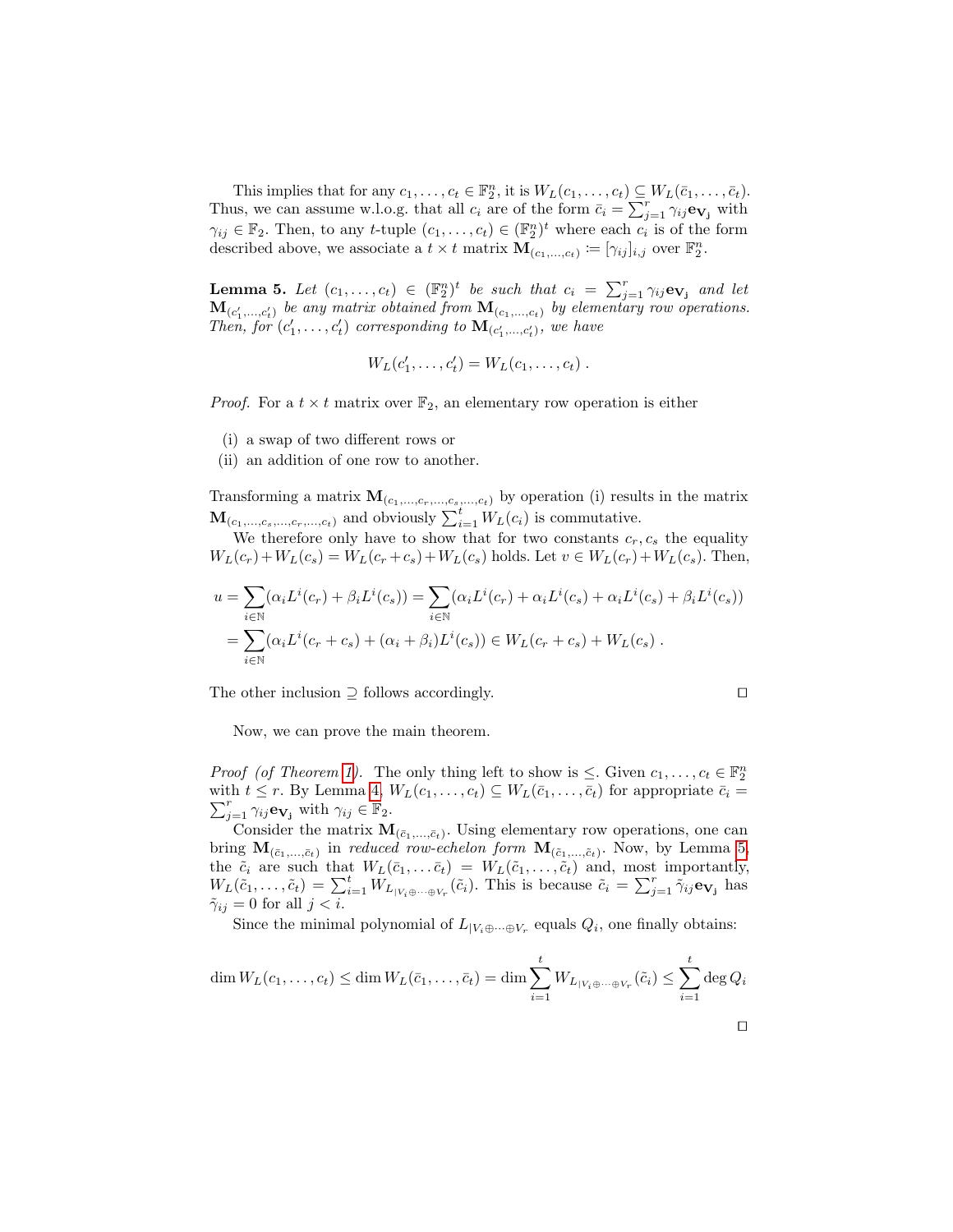## B Proof of Theorem 2

We now compute the probability to get the maximal dimension with  $t$  randomly chosen elements, when  $t$  varies. We need two preliminary results. The first one focuses on the case when  $\text{Min}_L$  is a power of an irreducible polynomial.

**Proposition 11.** Let V be any vector space over  $\mathbb{F}_2$ . Let L be a linear application from  $V$  into  $V$  with exactly  $r$  invariant factors, such that the minimal polynomial of L is of the form  $P^e$  where P is an irreducible polynomial. Then, the probability that  $W_L(c_1, \dots, c_t)$  equals V is

$$
Pr_{c_1,...,c_t \stackrel{s}{\leftarrow} V}[W_L(c_1, \cdots, c_t) = V] = \prod_{i=0}^{r-1} \left(1 - \frac{1}{2^{(t-i)\deg(P)}}\right)
$$

*Proof.* Let  $P^{e_1}, \ldots, P^{e_r}$  with  $e = e_1 \geq e_2 \ldots \geq e_r$  be the invariant factors of L. Then,  $V = V_1 \oplus V_2 \oplus \cdots \oplus V_r$  where  $L_{|V_i|}$  is represented by the companion matrix  $C(P^{e_i})$ . Therefore, for each  $c_i \in V$ , there exist  $(u_{i,1}, u_{i,2}, \dots, u_{i,r}) \in$  $V_1 \times V_2 \times \cdots \times V_r$  such that  $c_i = u_{i,1} + u_{i,2} + \cdots + u_{i,r}$ .

We first prove that if  $W_L(c_1, \dots, c_t) = V$ , there exists some constant  $c_i$ ,  $1 \leq i \leq t$ , such that  $W_L(u_{i,1}) = V_1$ . Obviously, the  $u_{i,j}$  for  $j \geq 2$  do not belong to the subspace  $V_1$ . Then, if  $W_L(c_1, \dots, c_t) = V$ ,  $W_L((u_{i,1})_{1 \leq i \leq t})$  must cover the whole space  $V_1$ . Moreover, if  $u_{i,1}$  and  $u_{j,1}$  are such that  $W_L(u_{i,1}) \subsetneq V_1$  and  $W_L(u_{j,1}) \subsetneq V_1$ , then  $W_L(u_{i,1}, u_{j,1}) \subsetneq V_1$ . Indeed, since  $W_L(u_{i,1}) \subsetneq V_1$ , the order polynomial of  $u_{i,1}$  with respect to L equals  $P^a$ , for some  $a < e_1$ . Similarly, the order polynomial of  $u_{j,1}$  equals  $P^b$ , for some  $b < e_1$ . Assume w.l.o.g that  $a \leq b$ . It is well known that, for any linear application  $M$  and any integer  $\ell$ , we have  $\ker(M^{\ell}) \subseteq \ker(M^{\ell+1})$ . Here, we apply this to the linear application  $M = P(L)$ : Using that  $W_L(u_{i,1}) \subseteq \text{ker}(P^a(L))$  and  $W_L(u_{j,1}) \subseteq \text{ker}(P^b(L))$ , we deduce that

$$
W_L(u_{i,1}) \subseteq \ker(P^a(L)) \subseteq \ker(P^b(L)) \subsetneq V_1
$$

and thus

$$
W_L(u_{i,1}, u_{j,1}) \subseteq \ker(P^b(L)) \subsetneq V_1
$$
.

This eventually implies that at least one of the  $W_L(u_{i,1})$  must cover  $V_1$ .

We now prove the result by induction on  $r$ , the number of invariant factors.

 $r = r = 1$ . From the previous observation,  $W_L(c_1, \dots, c_t) = V$  if and only if at least one of the  $c_1, \ldots, c_t$  has order polynomial  $P^e$ . We have seen in Prop. 10 that the probability that a random  $c \in V$  has order polynomial  $P^e$  is

$$
1-\frac{1}{2^{\deg P}}\;.
$$

Then, since the t constants are independent, the probability that none of the t constants has minimal polynomial  $P^e$  equals  $(2^{- \deg P})^t$ , implying that

$$
\Pr_{c_1,\ldots,c_t \stackrel{\$}{\sim} V}[W_L(c_1,\cdots,c_t) = V] = 1 - \frac{1}{2^{t \deg(P)}}.
$$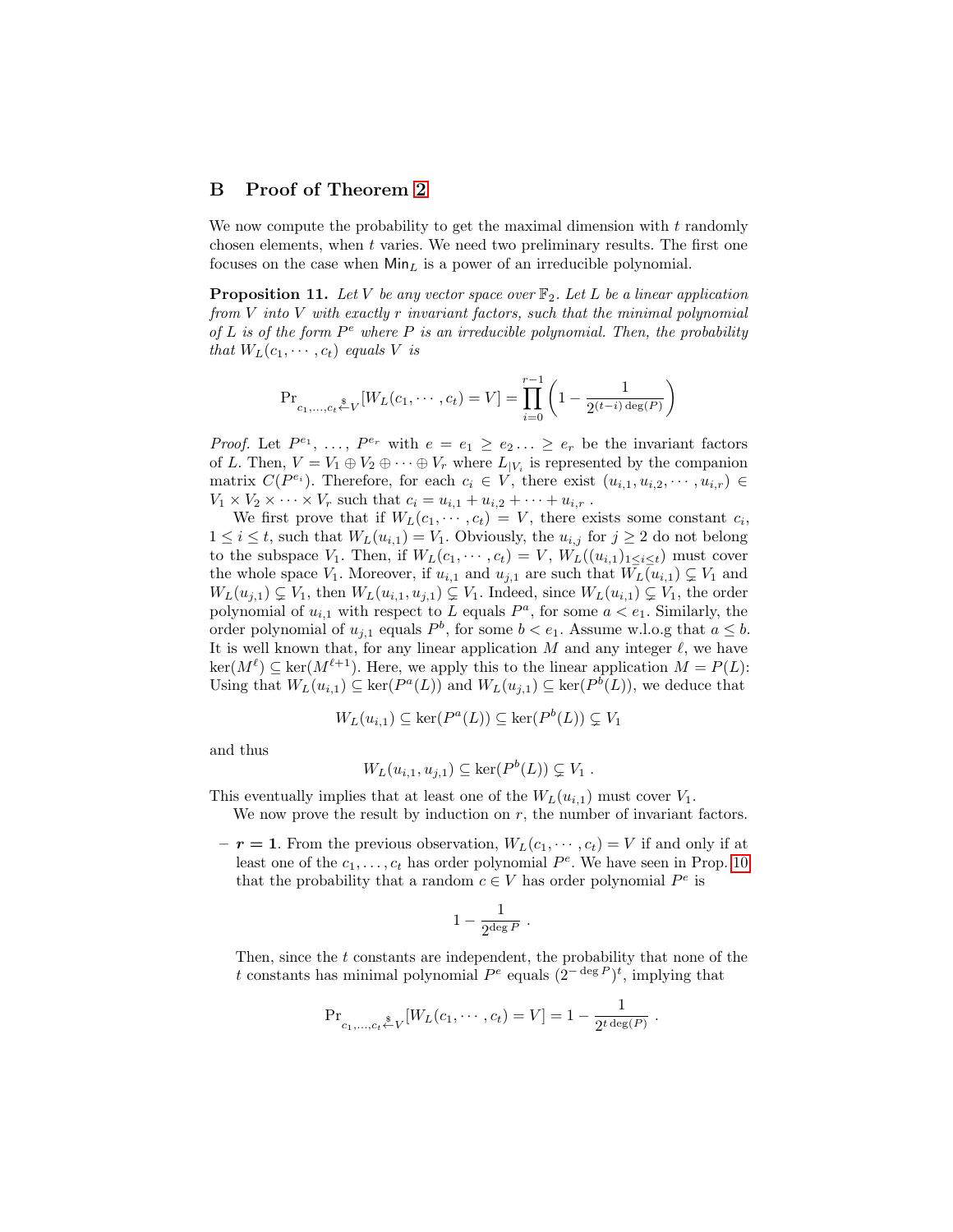– Induction step. We now assume that the result holds for any linear application with  $(r - 1)$  invariant factors and whose minimal polynomial is a power of an irreducible polynomial. Let us consider  $L$  with  $r$  invariant factors. If  $W_L(c_1, \dots, c_t) = V$ , then at least one of the t constants satisfies  $W_L(u_{i,1}) = V_1$ . This occurs with probability  $1 - \frac{1}{2^{t \deg(P)}}$ . Once we found the constant, say  $c_1$ , such that  $W_L(u_{1,1}) = V_1$ , we need to focus on the application defined on the quotient space,  $L' = V/W_L(c_1)$ . Since the order polynomial of  $c_1$  is the minimal polynomial of  $L$ , then the invariant factors of L' are  $P^{e_2}, \ldots, P^{e_r}$  (see e.g., [10, Fact 2.2]). Then we have

$$
\Pr[W_L(c_1, \dots, c_t) = \mathbb{F}_2^n] = \left(1 - \frac{1}{2^{t \deg(P)}}\right) \Pr[W_{L'}(c'_2, \dots, c'_t) = V/V_1]
$$

where  $c_i' = (c_i)_{\mathbb{F}_2^n/V_1}$ . The result then follows from the induction hypothesis applied to L', which has  $(r-1)$  invariant factors.

The general case can now be tackled thanks to the following lemma.

**Lemma 6.** Let L be a linear permutation of  $\mathbb{F}_2^n$ . Suppose that there exist two subspaces of  $\mathbb{F}_2^n$ ,  $V_1$  and  $V_2$ , invariant under L such that  $V_1 \oplus V_2 = \mathbb{F}_2^n$  and the minimal polynomials of the linear transformations induced by L on  $V_1$  and on  $V_2$ are coprime. Then, for any  $c_1, \ldots, c_t \in \mathbb{F}_2^n$ ,

$$
W_L(c_1,\ldots,c_t) = W_L(a_1,\ldots,a_t) \oplus W_L(b_1,\ldots,b_t)
$$

where  $(a_i, b_i)$  is the unique pair in  $V_1 \times V_2$  such that  $c_i = a_i + b_i$ .

*Proof.* First we observe that  $W_L(a_1, \ldots, a_t) \cap W_L(b_1, \ldots, b_t) = \{0\}$ . Indeed,  $W_L(a_1, \ldots, a_t) \subseteq V_1$  and  $W_L(b_1, \ldots, b_t) \subseteq V_2$  because  $V_1$  and  $V_2$  are invariant under L.

It is easy to check that  $W_L(c_1, \ldots, c_t) \subseteq W_L(a_1, \ldots, a_t) \oplus W_L(b_1, \ldots, b_t)$ . Actually, any  $x \in W_L(c_1, \ldots, c_t)$  can be expressed as

$$
x = \sum_{\ell \in \mathbb{N}} \sum_{i=1}^t \lambda_{i,\ell} L^{\ell}(c_i) = \left( \sum_{\ell \in \mathbb{N}} \sum_{i=1}^t \lambda_{i,\ell} L^{\ell}(a_i) \right) + \left( \sum_{\ell \in \mathbb{N}} \sum_{i=1}^t \lambda_{i,\ell} L^{\ell}(b_i) \right).
$$

We now need to show that  $W_L(a_1, \ldots, a_t) \oplus W_L(b_1, \ldots, b_t) \subseteq W_L(c_1, \ldots, c_t)$ . Let  $P_1$  and  $P_2$  respectively denote the minimal polynomials of the applications  $L_1$  and  $L_2$  induced by  $L$  on  $V_1$  and on  $V_2$ . Let  $d_1$  and  $d_2$  denote the degree of  $P_1$ and  $P_2$  respectively. Let us consider the following subspace of  $\mathbb{F}_2^n$ :

$$
W = \left\langle P_2(L^j)(c_i), 1 \le i \le t, 0 \le j < d_1 \right\rangle + \left\langle P_1(L^j)(c_i), 1 \le i \le t, 0 \le j < d_2 \right\rangle.
$$

Since each  $P_1(L^j)(c_i)$  (resp. each  $P_2(L^j)(c_i)$ ) is a linear combination of elements of the form  $L^{\ell}(c_i)$ , it is clear that  $W \subseteq W_L(c_1,\ldots,c_t)$ . On the other hand, for any  $1 \leq i \leq t$  and any  $0 \leq j < d_1$ , we have

$$
P_2(L^j)(c_i) = P_2(L^j)(a_i + b_i) = P_2(L^j)(a_i) + P_2(L^j)(b_i) = P_2(L^j)(a_i) ,
$$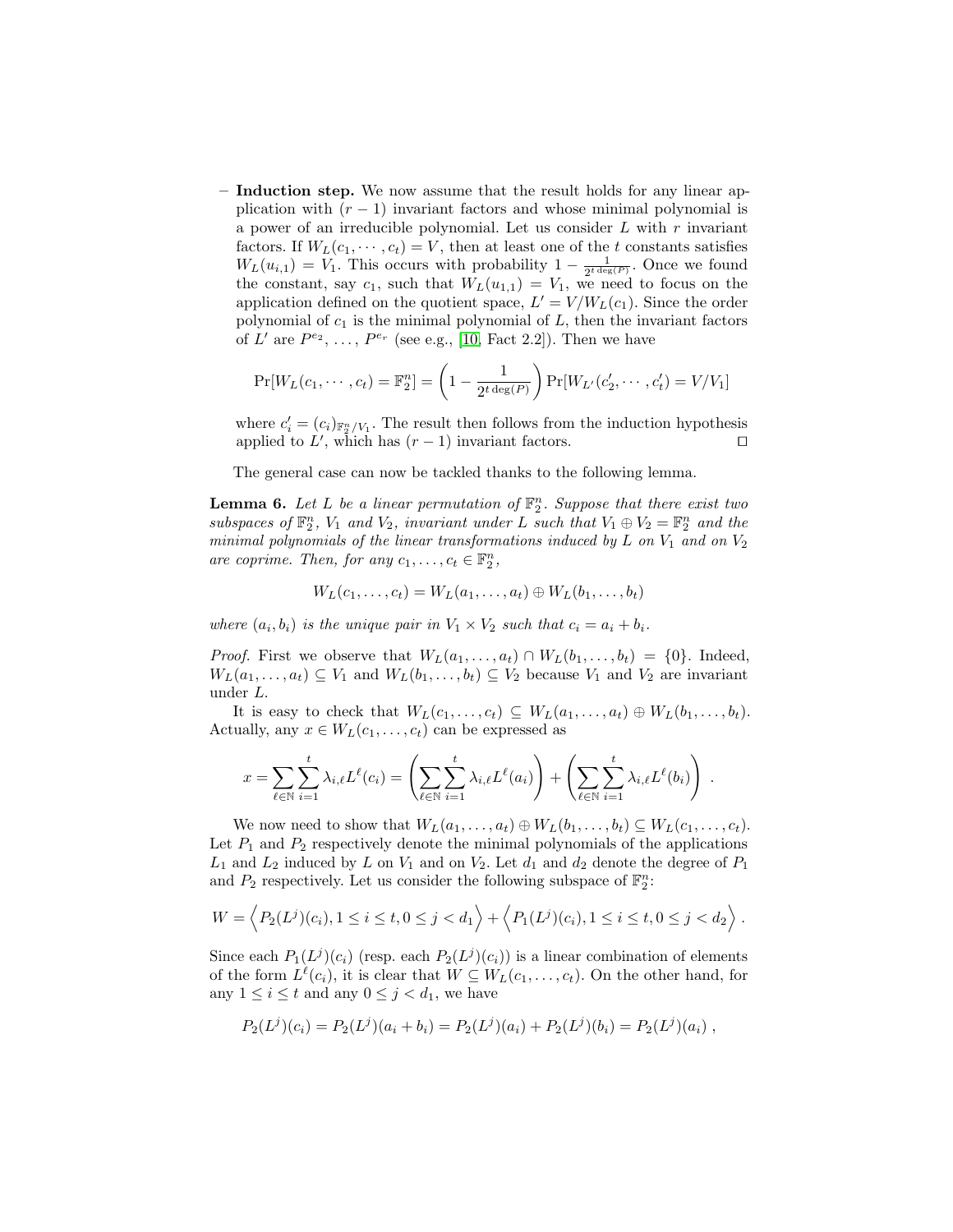since  $b_i \in V_2$  and  $P_2(X^j)$  is a multiple of the minimal polynomial of  $L_2$ . Similarly,

$$
P_1(L^j)(c_i) = P_1(L^j)(b_i) ,
$$

implying that

$$
W = \left\langle P_2(L^j)(a_i), \ 1 \le i \le t, \ 0 \le j < d_1 \right\rangle + \left\langle P_1(L^j)(b_i), \ 1 \le i \le t, \ 0 \le j < d_2 \right\rangle.
$$

Moreover, the following mapping

$$
\begin{aligned}\n\phi_1: V_1 &\to V_1 \\
x &\mapsto P_2(L)(x)\n\end{aligned}
$$

is a bijection since it is linear and its kernel is equal to the all-zero vector. Indeed, if  $P_2(L)(x) = 0$ , then  $\text{ord}_L(x)$  is a divisor of  $P_2$ . But, since  $x \in V_1$ , we know that  $\text{ord}_L(x)$  is a divisor of  $P_1$ . Using that  $P_1$  and  $P_2$  are coprime, we get that x is the all-zero vector. Moreover,  $W_L(a_1, \ldots, a_t)$  is invariant under  $\phi_1$ . It follows that

$$
\left\langle P_2(L^j)(a_i), 1 \le i \le t, 0 \le j < d_1 \right\rangle = P_2(L) \left( \left\langle L^j(a_i), 1 \le i \le t, 0 \le j < d_1 \right\rangle \right) \\ = \phi_1(W_L(a_1, \dots, a_t)) = W_L(a_1, \dots, a_t) \, .
$$

Similarly,

$$
\langle P_1(L^j)(b_i), 1 \le i \le t, 0 \le j < d_2 \rangle = W_L(b_1, ..., b_t).
$$

We eventually deduce that

$$
W=W_L(a_1,\ldots,a_t)\oplus W_L(b_1,\ldots,b_t).
$$

Combined with the fact that  $W \subseteq W_L(c_1, \ldots, c_t)$ , it leads to

$$
W_L(a_1,\ldots,a_t)\oplus W_L(b_1,\ldots,b_t)\subseteq W_L(c_1,\ldots,c_t).
$$

 $\Box$ 

The combination of the previous two results leads to the proof of Theorem 2.

*Proof (of Theorem 2).* Let us decompose the minimal polynomial of  $L$  as

$$
Min_L(X) = M_1(X)^{e_1} M_2(X)^{e_2} \dots M_k(X)^{e_k}
$$

where all  $M_i$  are irreducible. Then, from the decomposition based of the elementary divisors [13, Page 308], we know that there exist k subspaces  $U_1, \ldots U_k$ invariant under L such that  $\mathbb{F}_2^n = U_1 \oplus U_2 \ldots \oplus U_k$  and the minimal polynomial of the linear application  $L_i$  induced by L on each  $U_i$  equals  $M_i^{e_i}$ . Let us consider t randomly chosen  $c_1, \ldots, c_t \in \mathbb{F}_2^n$ . Then, Lemma 6 implies that

$$
W_L(c_1, \ldots c_t) = \bigoplus_{i=1}^k W_L(u_{i,1}, \ldots, u_{i,t})
$$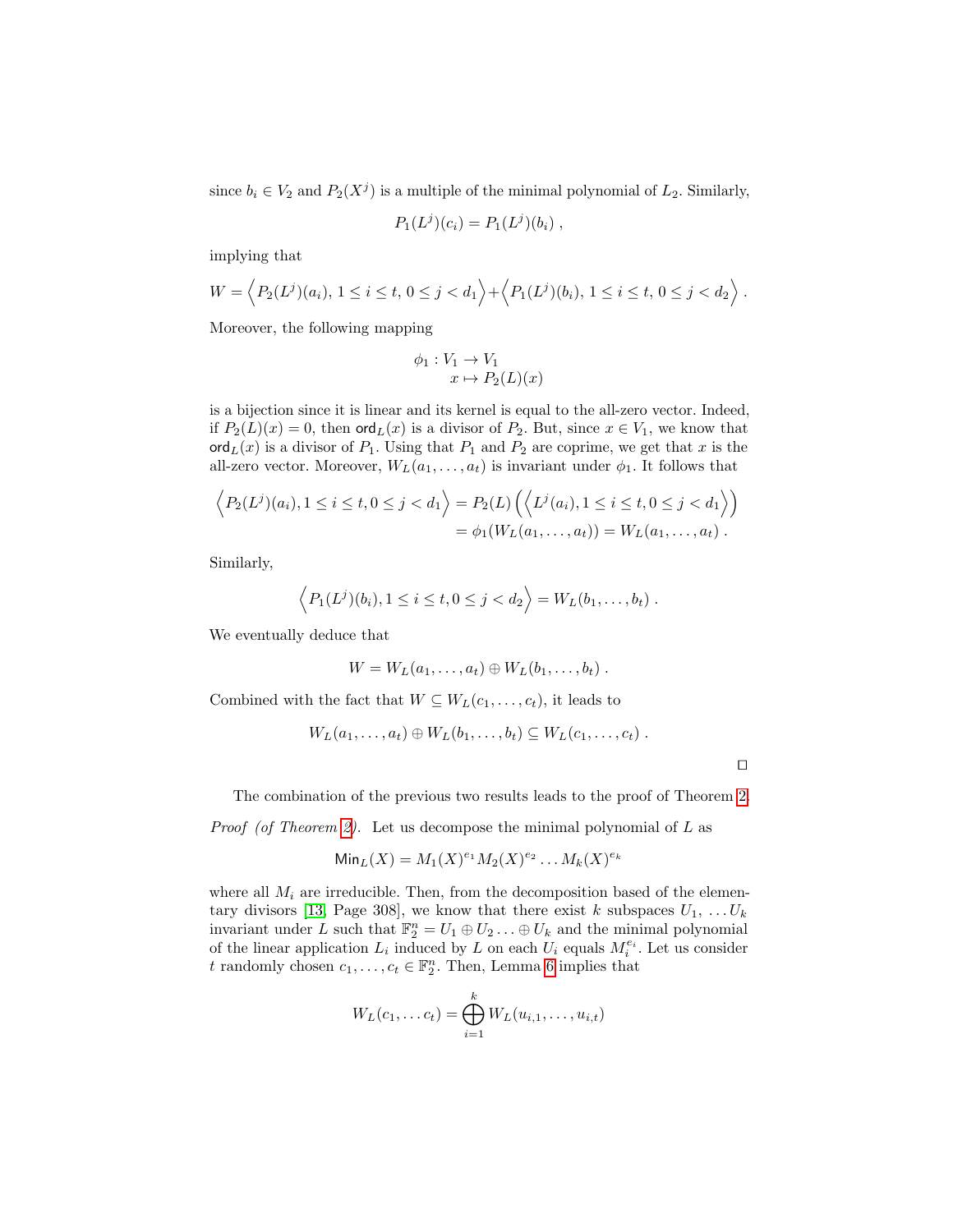where  $(u_{1,j}, \ldots, u_{k,j})$  is the unique k-tuple in  $U_1 \times \ldots \times U_k$  such that  $c_j =$  $\sum_{i=1}^{k} u_{i,j}$ . We deduce:

$$
\mathrm{Pr}_{c_1,\ldots,c_t\leftarrow \mathbb{F}_2^n}[W_L(c_1,\cdots,c_t)=\mathbb{F}_2^n]=\prod_{i=1}^k \mathrm{Pr}_{u_{i,1},\ldots,u_{i,t}\leftarrow U_i}[W_{L_i}(u_{i,1},\cdots,u_{i,t})=U_i]
$$

Proposition 11 shows that, for any  $1 \leq i \leq k$ ,

$$
\Pr_{u_{i,1},...,u_{i,t} \stackrel{\$}{\leftarrow} V_i} [W_{L_i}(u_{i,1},...,u_{i,t}) = V_i] = \prod_{j=0}^{r_i-1} \left(1 - \frac{1}{2^{(t-j)\deg(M_i)}}\right) ,
$$

where  $r_i$  is the number of invariant factors of L which are multiples of  $M_i$ . The result then directly follows.  $\Box$ 

# C Proof of Proposition 5 on the Invariants for Midori-64

The characterization of the invariants q of the S-box layer of Midori-64 which satisfy  $\{0000, 0001\}^{16} \subseteq LS(g)$  exploits the following general lemma.

**Lemma 7.** Let S be a mapping from  $\mathbb{F}_2^n$  to itself, and W be a linear subspace of  $\mathbb{F}_2^n$ . If  $g \in \mathcal{U}(S)$  and  $W \subseteq \mathsf{LS}(g)$ , then  $g$  is constant on the sets

$$
\mathcal{E}_{S,W}(x) = \bigcup_{i \in \mathbb{N}} \tilde{S}_W^i(\{x\}), \ x \in \mathbb{F}_2^n
$$

where

$$
\widetilde{S}_W : \mathcal{P}(\mathbb{F}_2^n) \to \mathcal{P}(\mathbb{F}_2^n) X \mapsto \bigcup_{w \in W} \{ S(S(x) + w) + w, \ x \in X \} .
$$

Moreover, if S is an involution, then there exists  $k \in \mathbb{N}$  such that  $\mathcal{E}_{S,W}(x) =$  $\tilde{S}_W^k(\lbrace x \rbrace)$  for all  $x \in \mathbb{F}_2^n$ .

*Proof.* Let  $g \in \mathcal{U}(S)$ . Then, there exists  $\varepsilon_1 \in \mathbb{F}_2$  such that  $g(S(x)) = g(x) + \varepsilon_1$ for all  $x \in \mathbb{F}_2^n$ . Let  $w \in W$ . Then, w is a  $\varepsilon_2$ -linear structure of g for some  $\varepsilon_2 \in \mathbb{F}_2$ . It follows that, for any  $x \in \mathbb{F}_2^n$ ,

$$
g(S(S(x) + w) + w) = g(S(S(x) + w)) + \varepsilon_2 = g(S(x) + w) + \varepsilon_1 + \varepsilon_2 = g(S(x)) + \varepsilon_2 + \varepsilon_1 + \varepsilon_2 = g(x) + \varepsilon_1 + \varepsilon_2 + \varepsilon_1 + \varepsilon_2 = g(x).
$$

Then, g is constant on the sets  $\mathcal{E}_{S,W}(x)$ . If g is an involution, then  $X \subseteq \tilde{S}_W(X)$ for any set X. Indeed, since  $0 \in W$ , we have

$$
\tilde{S}_W(X) \supseteq \{S(S(x)), x \in X\} = X.
$$

It follows that the sequence  $(\tilde{S}_W^i({x}))_{i\in\mathbb{N}}$  is an increasing sequence for inclusion. Then, there exists  $k_x$  such that  $\mathcal{E}_{S,W}(x) = \tilde{S}_W^{k_x}(\{x\})$ . We get the result by choosing  $k = \max_x k_x$ .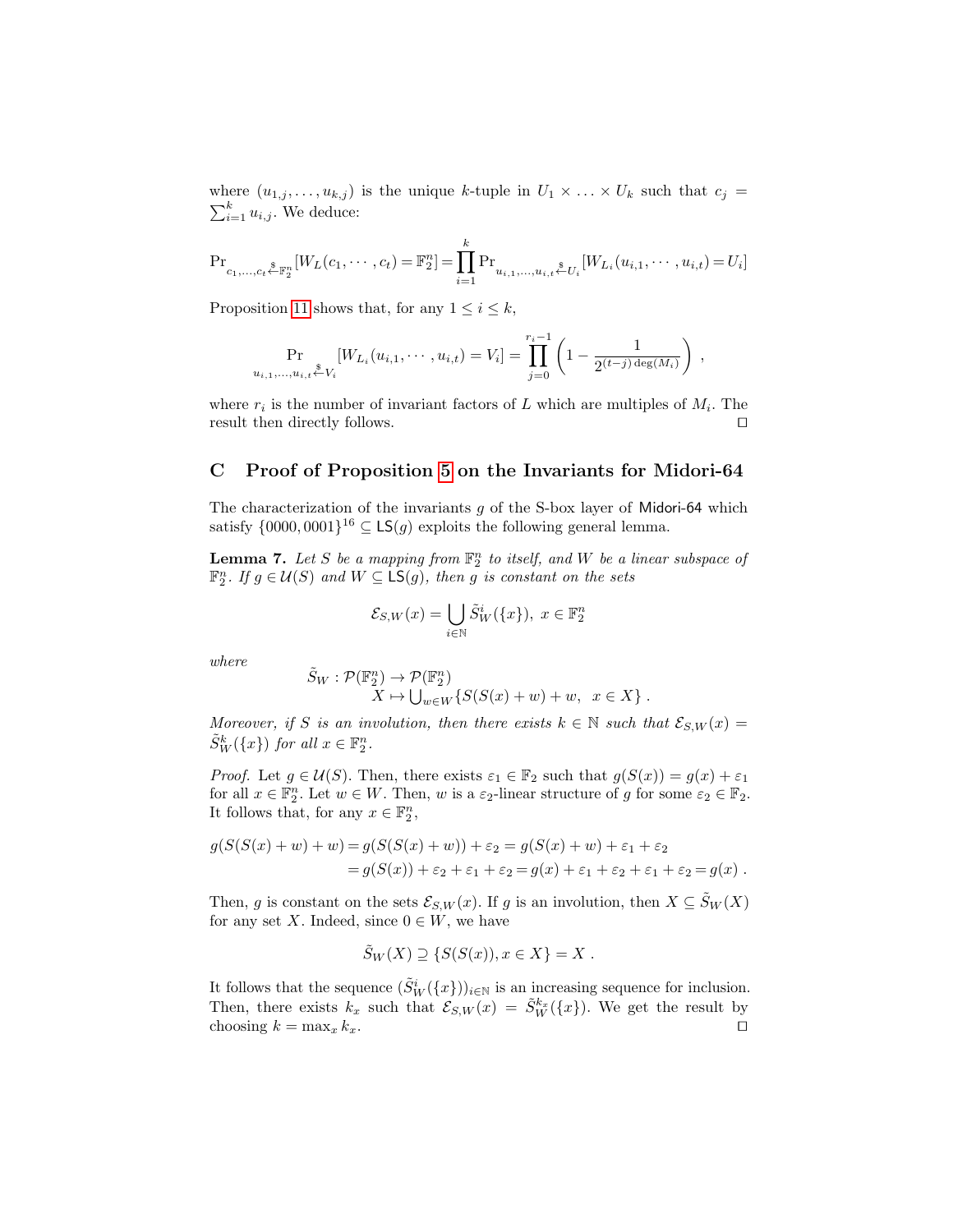In Midori-64 the sets  $\mathcal{E}_{S,W}(x)$  have a simple form because S consists of 16 copies of the same 4-bit S-box,  $Sb$ , and  $W$  also corresponds to 16-th Cartesian power of a subspace of  $\mathbb{F}_2^4$ , namely  $W = V^{16}$  with  $V = \{0000, 0001\}$ . Then, we can deduce the characterization given in Prop. 5.

*Proof (of Prop. 5).* Using that S consists of 16 copies of Sb and that  $W = V^{16}$ with  $V = \{0000, 0001\}$ , we deduce that, for any  $x_0, ..., x_{15} \in \mathbb{F}_2^4$ ,

$$
\tilde{S}_W(\{(x_0, \ldots, x_{15})\})
$$
\n= {Sb(Sb(x<sub>0</sub>) + w<sub>0</sub>) + w<sub>0</sub>, ... Sb(Sb(x<sub>15</sub>) + w<sub>15</sub>) + w<sub>15</sub>, w<sub>i</sub>  $\in V$ }  
\n=  $\tilde{S}_{V}(\{x_0\}) \times \ldots \times \tilde{S}_{V}(\{x_{15}\})$ .

Then, for any  $k \in \mathbb{N}$ ,

$$
\tilde{S}_{W}^{k}(\{(x_0,\ldots,x_{15})\})=\tilde{\text{Sb}}_{V}^{k}(\{x_0\})\times\ldots\times\tilde{\text{Sb}}_{V}^{k}(\{x_{15}\})\ .
$$

Since the S-box layer is an involution, we deduce from the previous lemma that

$$
\mathcal{E}_{S,W}((x_0,\ldots,x_{15}))=\mathcal{E}_{\mathsf{Sb},V}(x_0)\times\ldots\times\mathcal{E}_{\mathsf{Sb},V}(x_{15}).
$$

Now, for the Midori S-box, any  $\mathcal{E}_{\text{Sb},V}(x)$  correspond to one of the following sets

$$
H_{00} = \{8\}, H_{10} = \{9\}, H_{01} = \{0, 3, 5, 6, \mathsf{b}, \mathsf{c}, \mathsf{f}\} \text{ and } H_{11} = \{1, 2, 4, 7, \mathsf{a}, \mathsf{d}, \mathsf{e}\}.
$$

Moreover, all these four sets satisfy that, for any  $x \in H_{ab}$ ,  $\tilde{\text{Sb}}^k(\lbrace x \rbrace) = H_{ab}$  for all  $k \ge 6$ . Therefore, for any  $x = (x_0 ... x_{15}) \in \mathbb{F}_2^{16}$ ,

$$
\mathcal{E}_{S,W}(x) = H_{b_0b_1} \times H_{b_2b_3} \times \ldots \times H_{b_{30}b_{31}}
$$

for some  $b \in \mathbb{F}_2^{32}$ . Since any  $g \in \mathcal{U}(S)$  with  $W \subseteq \mathsf{LS}(g)$  must be constant on all  $\mathcal{E}_{S,W}(x)$ , we deduce that its support must be a union of such sets, i.e.,

$$
\mathsf{Supp}(g) = \bigcup_{b_0...b_{31} \in \mathcal{A}} H_{b_0b_1} \times H_{b_2b_3} \times ... \times H_{b_{30}b_{31}}
$$

where A is a subset of  $\mathbb{F}_2^{32}$ . It is worth noticing that, since all the sets  $\mathcal{H}_{b_0...b_{31}} =$  $H_{b_0b_1} \times H_{b_2b_3} \times \ldots \times H_{b_{30}b_{31}}$  are disjoint, this equivalently means that g is a linear combination of the  $2^{32}$  functions of 64 variables

$$
g_{b_0...b_{31}} = \prod_{i=0}^{15} f_{b_{2i}b_{2i+1}}
$$
 where  $Supp f_{b_{2i}b_{2i+1}} = H_{b_{2i}b_{2i+1}}$ .

Let us now characterize the sets A which guarantee that  $W \subseteq \mathsf{LS}(g)$ . Let h denote the Boolean function of 32 variables whose support equals A. We observe that, for any  $b_0b_1 \in \mathbb{F}_2^2$ ,  $00001 + H_{b_0b_1} = H_{b_0+1b_1}$ . It follows that, for any  $w \in W$ and any  $b \in \mathbb{F}_2^{32}$ , the image of the translation of  $\mathcal{H}_b$  by w is equal to  $\mathcal{H}_{b+\pi(w)}$ where  $\pi(w)$  is the 32-bit word defined by  $\pi(w)_i = 00$  if  $w_i = 0000$  and  $\pi(w)_i = 10$ if  $w_i = 0001$  for all  $0 \le i \le 15$ . Therefore, if  $w \in W$  is a 0-linear structure for g,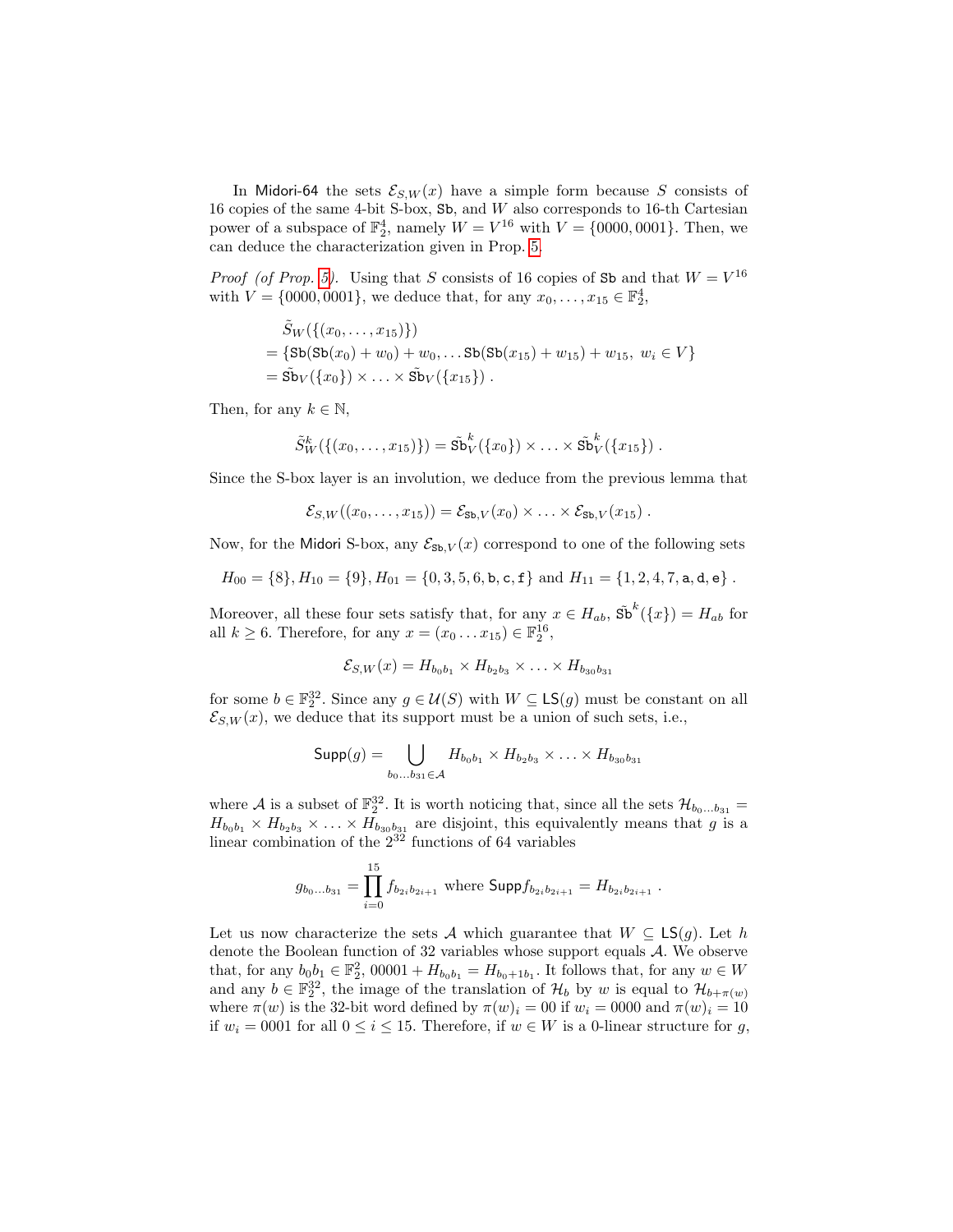we have that  $b \in \mathbb{F}_2^{32}$  belongs to  $\mathsf{Supp}(h)$  if and only if  $(b+\pi(w)) \in \mathsf{Supp}(h)$ . This equivalently means that  $\pi(w)$  is a 0-linear structure for h. Similarly, if  $w \in W$  is a 1-linear structure for g, we have that  $b \in \mathbb{F}_2^{32}$  belongs to  $\mathsf{Supp}(h)$  if and only if  $(b + \pi(w)) \notin \text{Supp}(h)$ . This means that  $\pi(w)$  is a 1-linear structure for h. We then conclude that  $\pi(W) = \{00, 10\}^{16} \subseteq \text{LS}(h)$ .

Conversely, it is easy to check that all functions  $g$  such that

$$
\mathsf{Supp}(g) = \bigcup_{b_0...b_{31} \in \mathsf{Supp}(h)} H_{b_0b_1} \times H_{b_2b_3} \times \ldots \times H_{b_{30}b_{31}}
$$

with  $\pi(W) \subseteq \textsf{LS}(h)$  are invariants for the nonlinear layer of Midori-64. Indeed, each set  $H_{b_0b_1}$  is invariant under Sb. This property is closed under addition, implying that any such g is an invariant for S. Moreover, any  $w \in \{0000, 0001\}^{16}$ is a linear structure for g because  $\pi(w)$  is a linear structure for h.

# D Sage Code of the Algorithms

```
1 from sage geometry . hyperplane_arrangement . affine_subspace
       import AffineSubspace
2
3 \# converts an integer to a binary vector. The first bit
        represents the msb. Example:
        to\_binary\_vector(0xb, 4) = (1, 0, 1, 1)to\_binary\_vector(0 xab, 12) = (0, 0, 0, 0, 1, 0, 1, 0, 1, 0, 1, 1)4 \vert \text{def to\_binary\_vector(a, length)}:
5 | ls = Integer (a). bits () [::-1]6 return vector (GF(2), \text{ length}, [0] * (\text{length}-\text{len}(1s)) + \text{ls})7
8 # Evaluates the S−box layer with parallel application of S-box
        S ( of bitlength bit S ) on vector v
9 \text{ def }sbox_layer_eval(S, bit_S, v):
10 | w = copy(v)11 | for i in range (\text{len}(w)/\text{bit}_-S):
12 | w[(i * bit S) : ((i + 1) * bit S)] =
13 list ( to_binary_vector (S[ZZ(Iist(w[(i*bit_S):((i+1)*i])])bit_S) [::-1], base = 2), bit (S)14 return w
15
16 \# returns complement C of V s.t. C. intersection (V) is trivial
17 \det decomposition_complement (V):
18 | L1 = \text{list (V. basis ()})19 \vert L2 = list (V. ambient_vector_space (). basis ())
20 R = []
21 # basis extension
22 for v in L2:
23 if (v \text{ not in } \text{span}(L1)):
24 \vert L1. append (v)25 R. append ( v)
```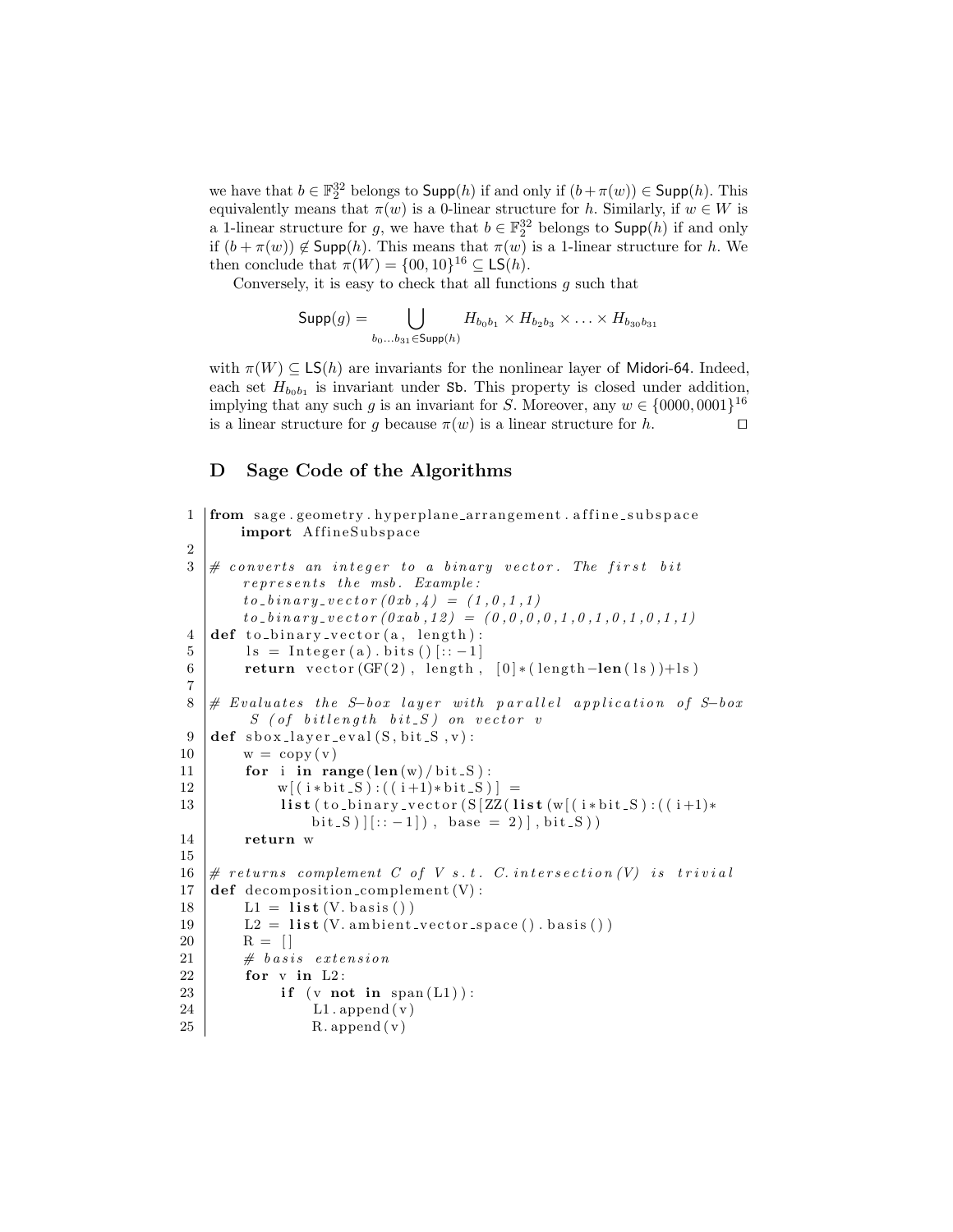```
26 return span (R)27
28
29 \mid \text{\#} Now, the code of the actual algorithms follows
30
31 \mid \# \text{ input}: \text{ list of differences } D, \text{ linear layer } L \text{ as a matrix}32 \neq output: the subspace W.L(D)33 def W_space (D, L):
34 R = []
35 for c in D:
36 for j in range (L. multiplicative order ()):
37 R. append ( (L**j)*c )
38 return span (R)39
40 \neq input: S-box S, subspace Z of WL(D)41 \# if true, the constants prevent invariant attacks
42 \det check_with_sbox(S,Z):
43 bit S = \text{int}(\log(\text{len}(S), 2))44
45 \# define the coset 0 + Z as an affine space (with offset
           0) and choose a complement Q of Z46 \parallel # Q is isomorphic to (GF(2) \n\hat{\ } n)/Z and each q in Q is a
           representative of a different coset q + Z47 A = AffineSubspace(0, Z)48 | Q = AffineSubspace (0, decomposition_complement (Z))
49
50 | \# is will indicate all cosets "hit" by the S-box layer
51 ls = set ()
52 \mid k = 2**Q. dimension ()
53 | print (repr(k) + '_cosets_to_check')
54 | percent_done = 0
55
56 # repeat this until each coset is hit
57 while (len ( 1s ) < k ):
58 \qquad # every time, choose a random vector a in Z and look
               in which coset it is mapped by the S-box layer
59 a = A. linear part (). random element () + A. point ()
60 b = sbox_layer_eval(S, bit_S, a)
61 # q gives the unique representative of the coset in Q
62 q = Q. intersection (AffineSubspace (b, Z)). point ()
63 # we add the vector q in the set of cosets hit. We
               represent the vector as an integer
64 | Is \text{add}(\text{ZZ}(\text{list}(q), \text{base}=2))65 if (\text{len}(1s)/k) = (\text{percent\_done}+1)/100):
66 | percent_done = percent_done + 1
67 | print ( repr ( percent_done ) + \cdot \%_done ' )
68 return true
```